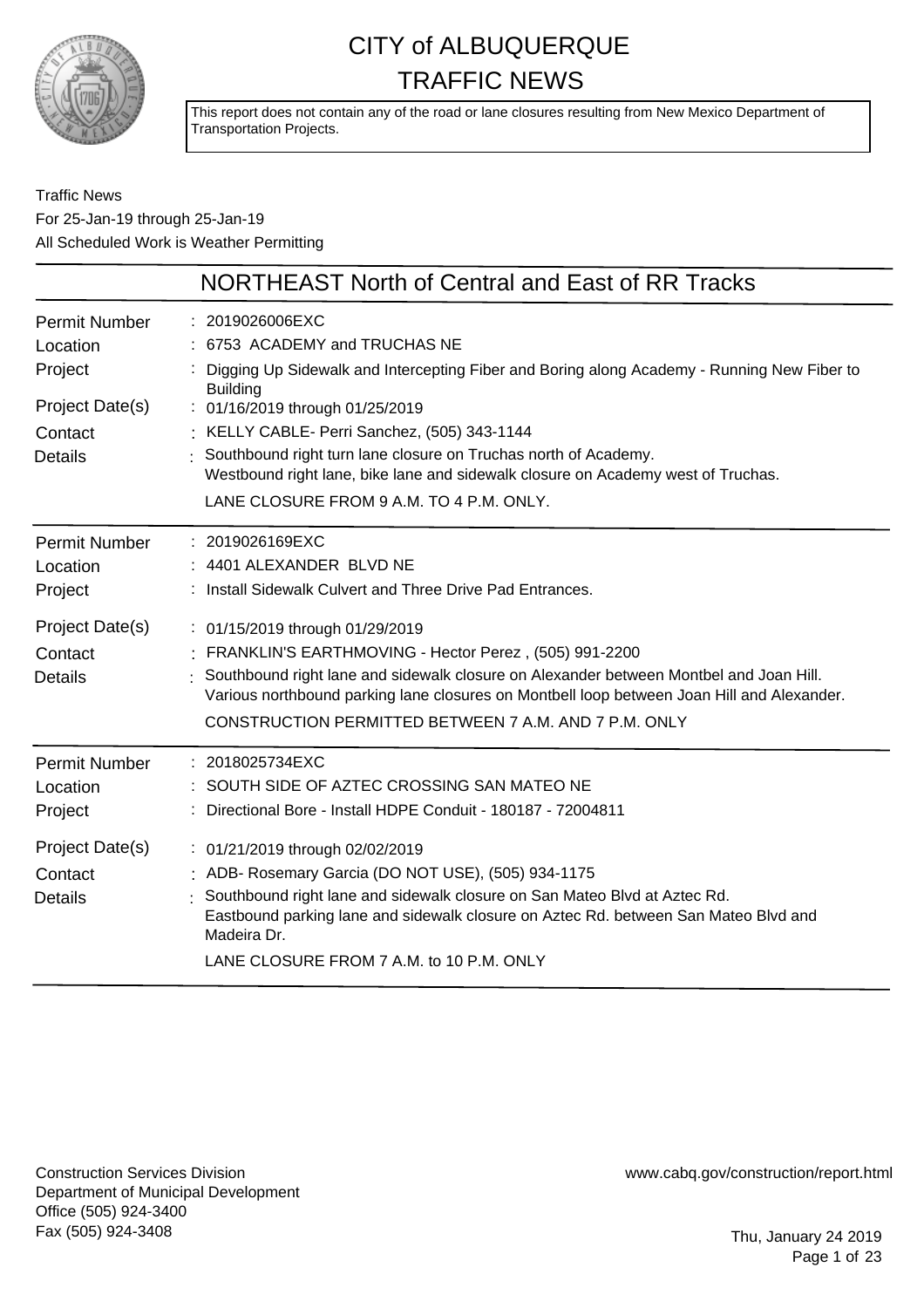

This report does not contain any of the road or lane closures resulting from New Mexico Department of Transportation Projects.

Traffic News For 25-Jan-19 through 25-Jan-19 All Scheduled Work is Weather Permitting

|                                              | <b>NORTHEAST North of Central and East of RR Tracks</b>                                                                                                                                                                                                                   |
|----------------------------------------------|---------------------------------------------------------------------------------------------------------------------------------------------------------------------------------------------------------------------------------------------------------------------------|
| <b>Permit Number</b><br>Location<br>Project  | : 2019026268EXC<br>2405 CANDELARIA RD NE<br>: Bore new fiber to address.                                                                                                                                                                                                  |
| Project Date(s)<br>Contact<br>Details        | : 01/22/2019 through 01/31/2019<br>: KELLY CABLE - James Richardson, (505) 280-4383<br>Southbound parking lane closure on Stanford north of Candelaria.<br>LANE CLOSURE FROM 9 A.M. TO 4 P.M. ONLY.                                                                       |
| <b>Permit Number</b><br>Location<br>Project  | $: 2018025461$ EXC<br>: CARLISLE From PHOENIX TO PROSPECT<br>: Directional Bore - Install HDPE Conduit - 180434 - 72005037                                                                                                                                                |
| Project Date(s)<br>Contact<br><b>Details</b> | : 12/10/2018 through 01/31/2019<br>: ADB COMPANIES - Bryce Basista, (314) 562-3579<br>Northbound right lane and sidewalk closure on Carlisle Blvd between 140 and Phoenix Ave. NB<br>traffic will be reduced to two lanes.<br>LANE CLOSURE FROM 9 A.M. TO 4 P.M. ONLY.    |
| <b>Permit Number</b><br>Location<br>Project  | : 2019026260EXC<br>4301 CENTRAL AVE NE<br>: Stucco on Building.                                                                                                                                                                                                           |
| Project Date(s)<br>Contact<br><b>Details</b> | : 01/21/2019 through 05/01/2019<br>: HB CONSTRUCTION- Jared Tabbert, (505) 205-6778<br>: Eastbound sidewalk closure on Copper between Graceland and Washington.<br>Construction permitted between 6AM and 10PM. Closures are continuous until construction is<br>complete |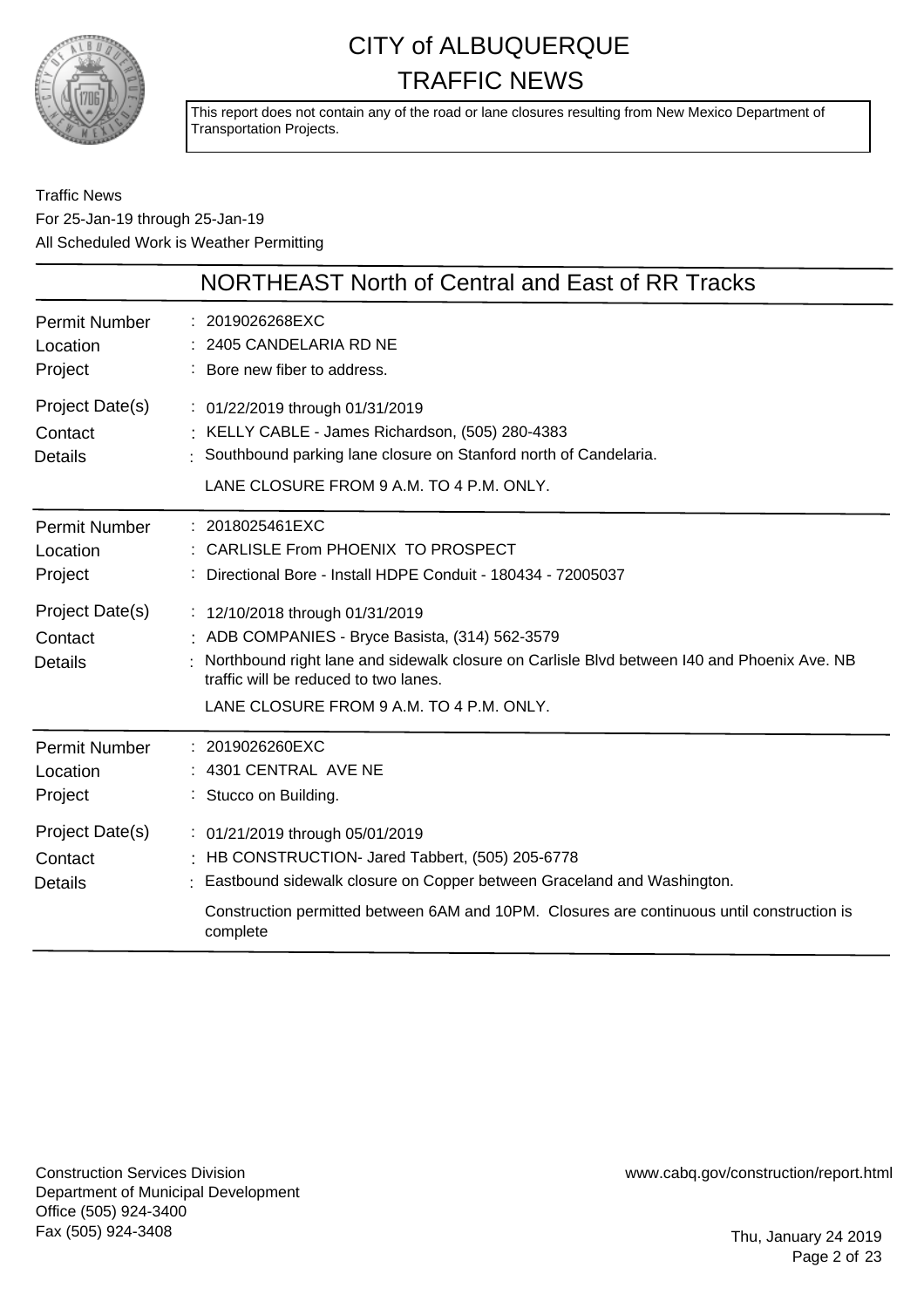

This report does not contain any of the road or lane closures resulting from New Mexico Department of Transportation Projects.

Traffic News For 25-Jan-19 through 25-Jan-19 All Scheduled Work is Weather Permitting

|                                              | NORTHEAST North of Central and East of RR Tracks                                                                                                                                                                                                                                                                                                                                                                                                                                                                                                                             |
|----------------------------------------------|------------------------------------------------------------------------------------------------------------------------------------------------------------------------------------------------------------------------------------------------------------------------------------------------------------------------------------------------------------------------------------------------------------------------------------------------------------------------------------------------------------------------------------------------------------------------------|
| <b>Permit Number</b><br>Location<br>Project  | : 2019026339EXC<br>13031 CENTRAL AVE NE<br>: Directional Bore Fiber Job.                                                                                                                                                                                                                                                                                                                                                                                                                                                                                                     |
| Project Date(s)<br>Contact<br><b>Details</b> | : 01/25/2019 through 02/01/2019<br>: KELLY CABLE- Perri Sanchez, (505) 343-1144<br>: Westbound right lane and sidewalk closure on Central east of Dorado. Traffic will be maintained<br>in the center and left lane.<br>LANE CLOSURE FROM 9 A.M. TO 4 P.M. ONLY.                                                                                                                                                                                                                                                                                                             |
| Permit Number<br>Location<br>Project         | : 2018025436EXC<br>: CHAPPELL From OSUNA To JEFFERSON<br>: Directional Bore Install - Install HDPE Conduit                                                                                                                                                                                                                                                                                                                                                                                                                                                                   |
| Project Date(s)<br>Contact<br><b>Details</b> | : 12/06/2018 through 02/02/2019<br>: ADB COMPANIES - Bryce Basista, (314) 562-3579<br>Phase I: Southbound thru lane and sidewalk closure on Chappell Rd. south of Osuna Rd.<br>Phase II: Eastbound right lane, bike lane, and sidewalk closure on Osuna Rd. between<br>Chappell Rd. and Jefferson St. in 400 ft. intervals. EB traffic will be reduced to two lanes.<br>Phase III: Northbound parking lane and sidewalk closure on Academy Pkwy north of Osuna Rd.<br>LANE CLOSURE FROM 9 A.M. TO 10 P.M. ONLY.<br>WATCH FOR BIKES! BICYCLISTS ARE ALLOWED USE OF FULL LANE. |
| <b>Permit Number</b><br>Location<br>Project  | : 2018025922EXC<br>CHELWOOD PARK from COPPER to CONSTITUTION<br>Excavation.                                                                                                                                                                                                                                                                                                                                                                                                                                                                                                  |
| Project Date(s)<br>Contact<br><b>Details</b> | : 01/07/2019 through 01/25/2019<br>: LAN-TEL COMMUNICATION SERVICES - Tony Guinn, (816) 206-2910<br>Southbound parking lane, bike lane and sidewalk closure on Chelwood Park between Copper<br>and Constitution.<br>Westbound parking lane and sidewalk closure on Constitution east of Chelwood Park.<br>Northbound parking lane and sidewalk closure on Chelwood between Copper and Marquette.<br>LANE CLOSURE FROM 9 A.M. TO 4 P.M. ONLY.                                                                                                                                 |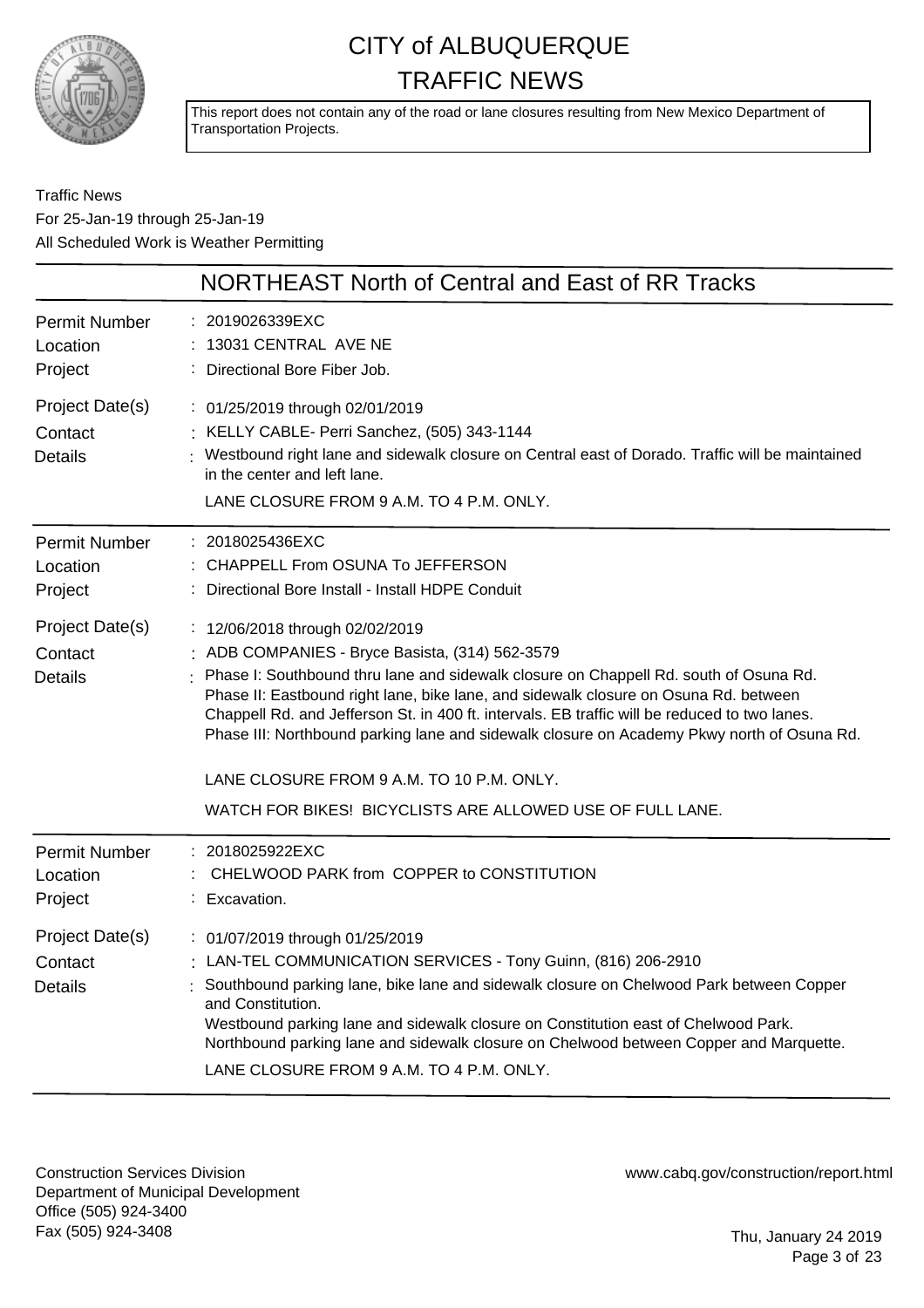

This report does not contain any of the road or lane closures resulting from New Mexico Department of Transportation Projects.

### Traffic News For 25-Jan-19 through 25-Jan-19 All Scheduled Work is Weather Permitting

|                                                                                      | NORTHEAST North of Central and East of RR Tracks                                                                                                                                                                                                                                                                                                                                                                                                                                                                       |
|--------------------------------------------------------------------------------------|------------------------------------------------------------------------------------------------------------------------------------------------------------------------------------------------------------------------------------------------------------------------------------------------------------------------------------------------------------------------------------------------------------------------------------------------------------------------------------------------------------------------|
| Permit Number<br>Location<br>Project                                                 | : 2018025472EXC<br><b>CONSTITUTION From JUAN TABO To MURIEL</b><br>Directional Bore - Install HDPE Conduits - 180442 -72004589                                                                                                                                                                                                                                                                                                                                                                                         |
| Project Date(s)<br>Contact<br><b>Details</b>                                         | : 01/02/2019 through 02/02/2019<br>: ADB COMPANIES - Bryce Basista, (314) 562-3579<br>Phase I: Westbound right lane, bike lane, and sidewalk closure on Constitution just west of Juan<br>Tabo Blvd.<br>Phase II: Southbound right lane and sidewalk closure on Juan Tabo Blvd between Constitution<br>Ave and Summer Ave.<br>LANE CLOSURE FROM 7 A.M. to 10 P.M. ONLY                                                                                                                                                 |
| Permit Number<br>Location<br>Project<br>Project Date(s)<br>Contact<br><b>Details</b> | : 2018025665EXC<br>: CUTLER From MORNINGSIDE NE<br>: Sewer Line and Manhole Installation.<br>: 12/17/2018 through 03/22/2019<br>: RMCI - Oswaldo Marin, (505) 345-0008<br>Phase 1: Total eastbound closure on Cutler west of Morningside. Two way traffic will be<br>maintained by flagging operation.<br>Phase 2: Total eastbound closure on Cutler west of Morningside. Follow Detour.<br>Phase 3: Total westbound closure on Cutler west of Morningside. Follow Detour.<br>LANE CLOSURE FROM 9 A.M. TO 4 P.M. ONLY. |
|                                                                                      | Follow detour                                                                                                                                                                                                                                                                                                                                                                                                                                                                                                          |
| <b>Permit Number</b><br>Location<br>Project                                          | : 2019026241EXC<br>425 EUBANK BLVD NE<br>: Sewer line repair.                                                                                                                                                                                                                                                                                                                                                                                                                                                          |
| Project Date(s)<br>Contact<br><b>Details</b>                                         | : 01/21/2019 through 01/25/2019<br>: ROTO ROOTER Ramona Mills, (505) 299-6464<br>Southbound right lane and sidewalk closure on Eubank south of Copper. Traffic will be<br>maintained in the center and left lanes.<br>LANE CLOSURE FROM 9 A.M. TO 4 P.M. ONLY.                                                                                                                                                                                                                                                         |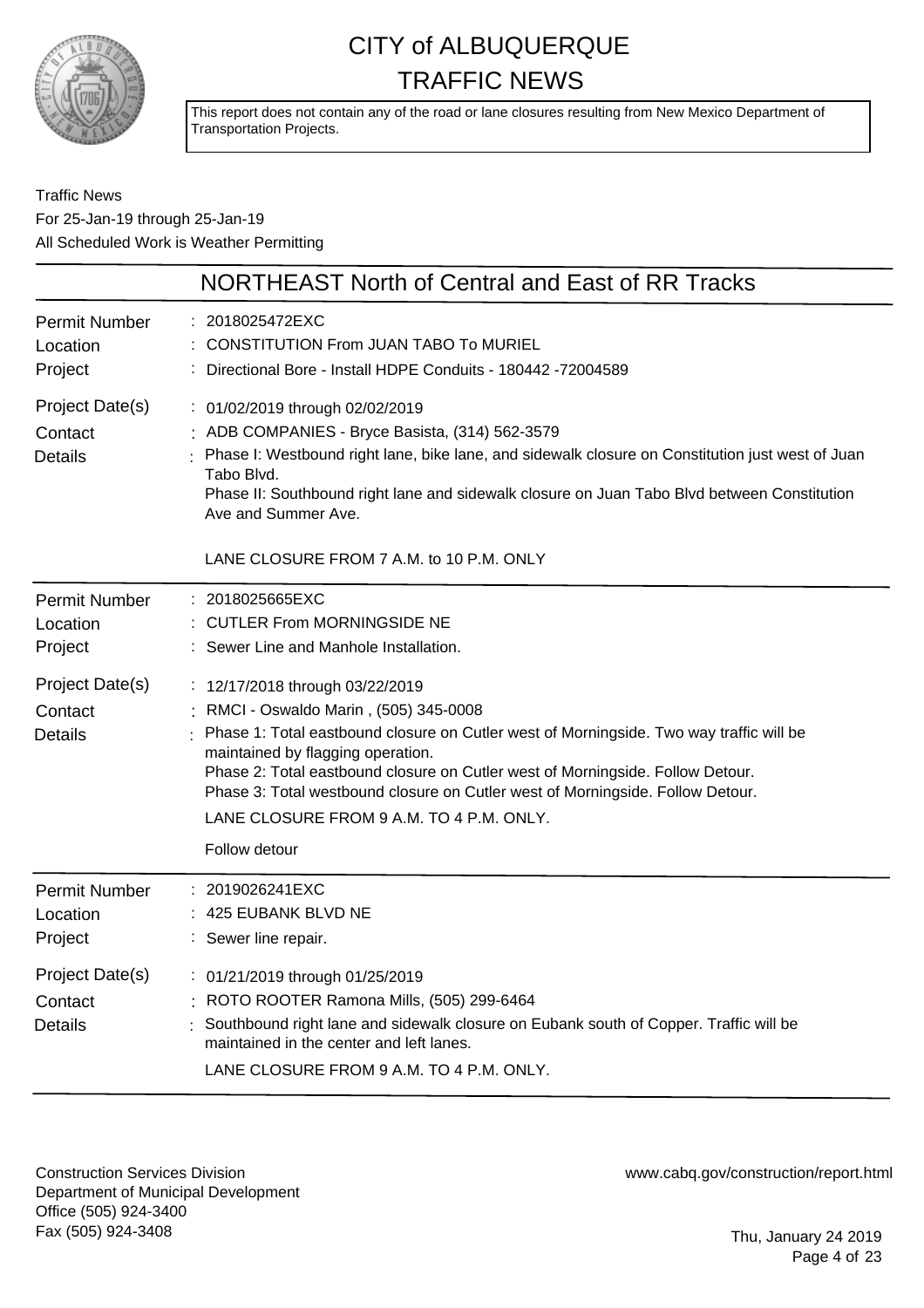

This report does not contain any of the road or lane closures resulting from New Mexico Department of Transportation Projects.

### Traffic News For 25-Jan-19 through 25-Jan-19 All Scheduled Work is Weather Permitting

|                                              | <b>NORTHEAST North of Central and East of RR Tracks</b>                                                                                                                                                                                                                                                  |
|----------------------------------------------|----------------------------------------------------------------------------------------------------------------------------------------------------------------------------------------------------------------------------------------------------------------------------------------------------------|
| <b>Permit Number</b><br>Location<br>Project  | : 2019026177EXC<br>: 1430 GIRARD BLVD NE<br>: Sidewalk breakout EMERGENCY.                                                                                                                                                                                                                               |
| Project Date(s)<br>Contact<br><b>Details</b> | : 01/10/2019 through 01/30/2019<br>: ABCWUA - Patrick Bayardo, (505) 289-3329<br>Northbound sidewalk closure on Girard between Hannett and Haines.<br>CONSTRUCTION PERMITTED BETWEEN 7 A.M. AND 7 P.M. ONLY                                                                                              |
| <b>Permit Number</b><br>Location<br>Project  | : 2019026266EXC<br>: 6621 HARPER DR NE<br>: Repair Sewer in Street.                                                                                                                                                                                                                                      |
| Project Date(s)<br>Contact<br><b>Details</b> | : 01/24/2019 through 01/25/2019<br>: SUNSHINE PLUMBING - Joseph Santangelo Jr., (505) 296-3188<br>: Total westbound closure on Harper between Dungan and Glendora.<br>LANE CLOSURE FROM 9 A.M. TO 4 P.M. ONLY.                                                                                           |
|                                              | Construction permitted between 6AM and 10PM. Closures are continuous until construction is<br>complete<br>Follow detour                                                                                                                                                                                  |
| <b>Permit Number</b><br>Location<br>Project  | : 2019026014EXC<br>: I25 RAMP From LOCUST To CENTRAL<br>: Remove and Replace Manhole Collar.                                                                                                                                                                                                             |
| Project Date(s)<br>Contact<br><b>Details</b> | : 01/09/2019 through 01/25/2019<br>: GANDYDANCER LLC - Tim Bowen, (505) 259-0931<br>Southbound right lane closure on Locust south of Central. Traffic will be maintained in the right<br>lane.<br>Construction permitted between 6AM and 10PM. Closures are continuous until construction is<br>complete |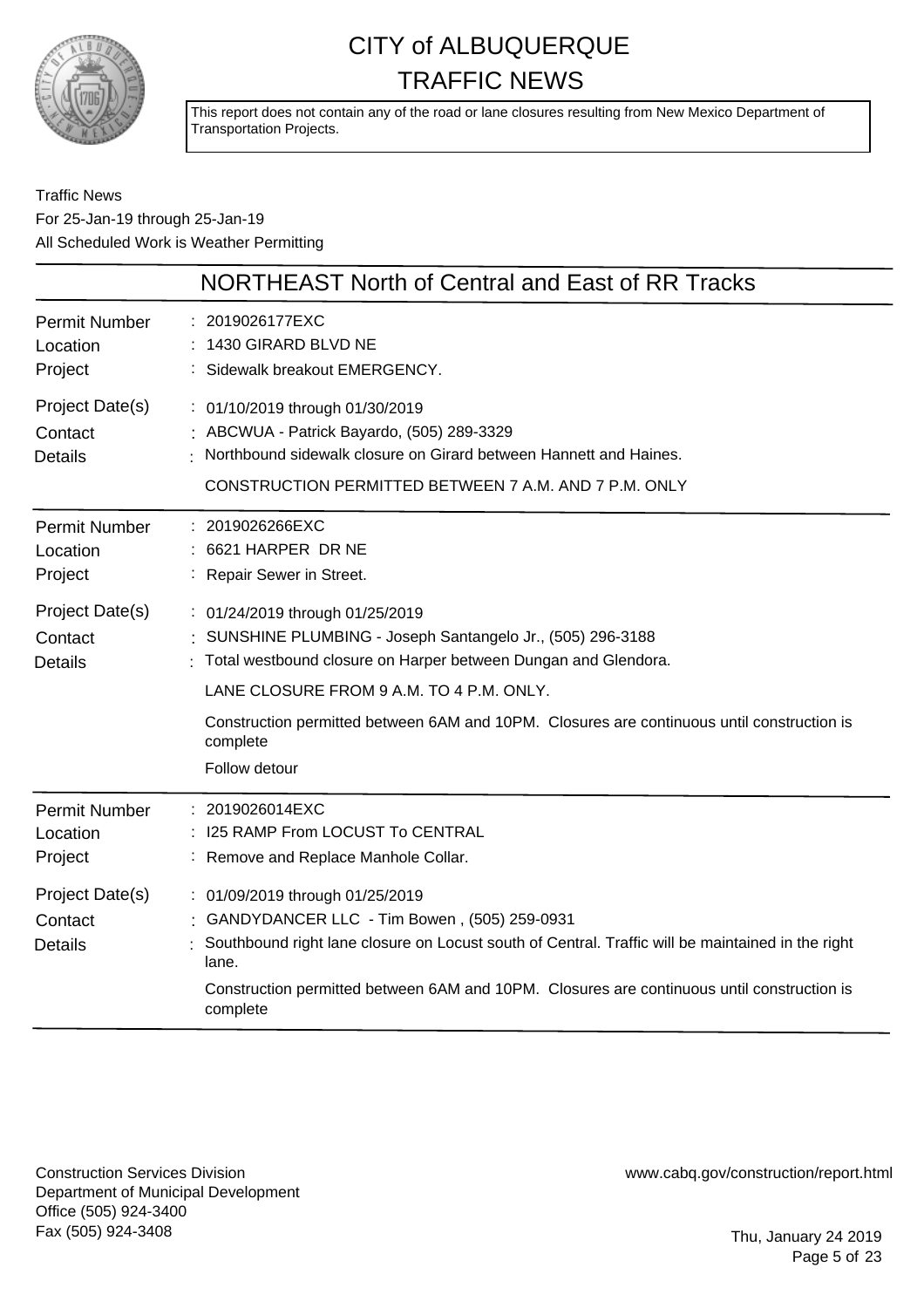

This report does not contain any of the road or lane closures resulting from New Mexico Department of Transportation Projects.

### Traffic News For 25-Jan-19 through 25-Jan-19 All Scheduled Work is Weather Permitting

|                                              | NORTHEAST North of Central and East of RR Tracks                                                                                                                                                                                                                                                                                                                                                                                                                                        |
|----------------------------------------------|-----------------------------------------------------------------------------------------------------------------------------------------------------------------------------------------------------------------------------------------------------------------------------------------------------------------------------------------------------------------------------------------------------------------------------------------------------------------------------------------|
| <b>Permit Number</b><br>Location<br>Project  | : 2019026318EXC<br>4001 INDIAN SCHOOL RD NE<br>: Place Hand Hole and Pull New Fiber to address                                                                                                                                                                                                                                                                                                                                                                                          |
| Project Date(s)<br>Contact<br><b>Details</b> | : 01/24/2019 through 01/28/2019<br>: KELLY CABLE - James Richardson, (505) 280-4383<br>Westbound right lane, right turn lane, bike lane and sidewalk closure on Indian School between<br>Morningside and Aliso. Traffic will be maintained in the left lane.<br>LANE CLOSURE FROM 9 A.M. TO 4 P.M. ONLY.                                                                                                                                                                                |
| <b>Permit Number</b><br>Location<br>Project  | : 2018025928EXC<br>JANE From LEXINGTON To CANDELARIA<br>: Excavation.                                                                                                                                                                                                                                                                                                                                                                                                                   |
| Project Date(s)<br>Contact<br><b>Details</b> | : 01/07/2019 through 02/01/2019<br>: LAN-TEL COMMUNICATION SERVICES - Tony Guinn, (816) 206-2910<br>: Phase 1: Westbound right lane and sidewalk closure Candelaria between Juan Tabo and Jane.<br>Traffic will be maintained in the left lane.<br>Phase 2: Southbound parking lane and sidewalk closure on Jane between Candelaria and<br>Lexington extending westbound to parking lane and sidewalk closure on Lexington west of<br>Jane.<br>LANE CLOSURE FROM 9 A.M. TO 4 P.M. ONLY. |
| Permit Number<br>Location<br>Project         | : 2019026265EXC<br>: JEFFERSON at HAWKINS NE<br>: Bore New Fiber to Address.                                                                                                                                                                                                                                                                                                                                                                                                            |
| Project Date(s)<br>Contact<br><b>Details</b> | : 01/22/2019 through 01/25/2019<br>: KELLY CABLE - James Richardson, (505) 280-4383                                                                                                                                                                                                                                                                                                                                                                                                     |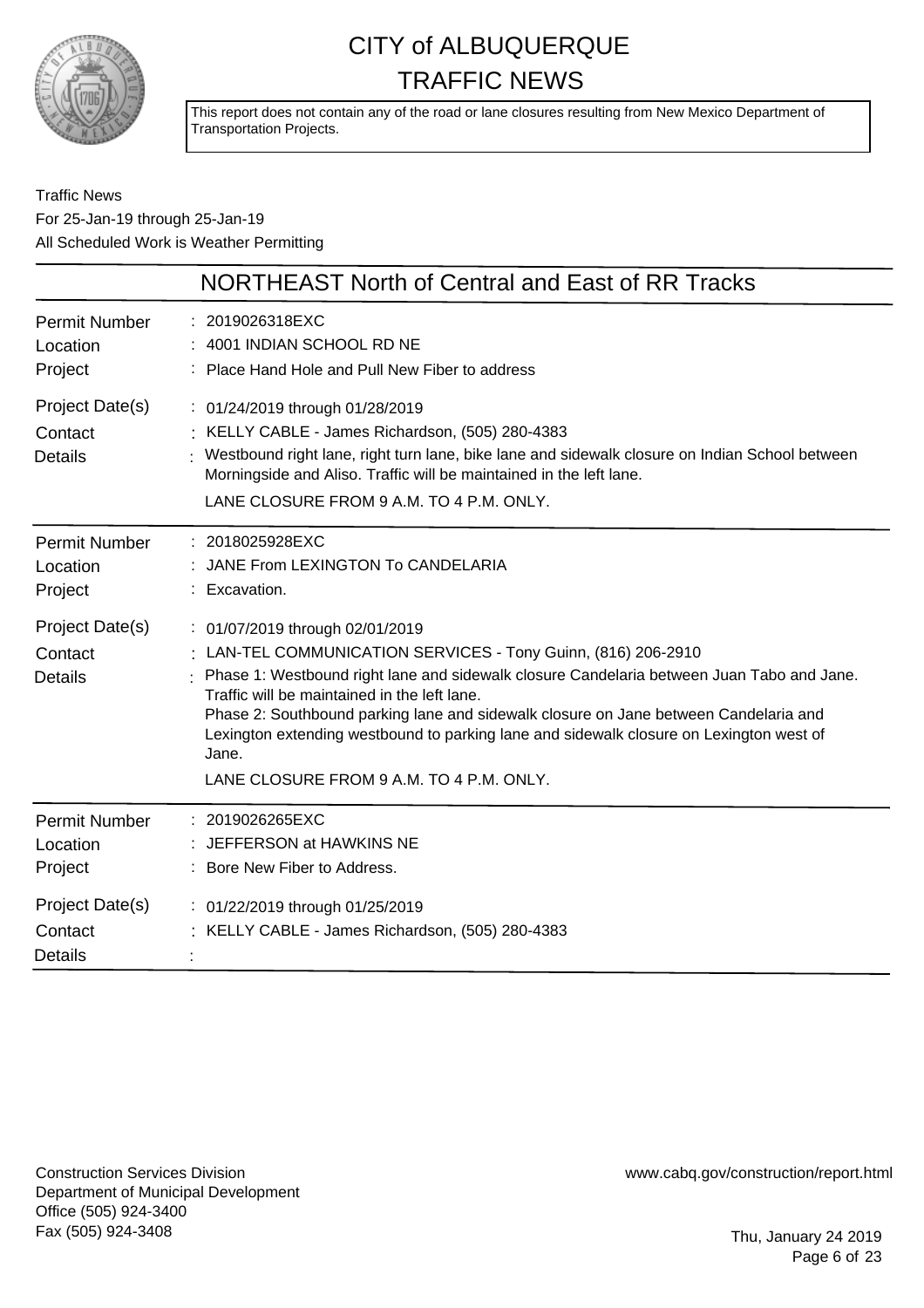

This report does not contain any of the road or lane closures resulting from New Mexico Department of Transportation Projects.

### Traffic News For 25-Jan-19 through 25-Jan-19 All Scheduled Work is Weather Permitting

|                                  | NORTHEAST North of Central and East of RR Tracks                                                                                                                                                                                                                                                                                                                                    |
|----------------------------------|-------------------------------------------------------------------------------------------------------------------------------------------------------------------------------------------------------------------------------------------------------------------------------------------------------------------------------------------------------------------------------------|
| <b>Permit Number</b><br>Location | 2018025856EXC<br>JEFFERSON From MASTHEAD To JEFFERSON PLAZA                                                                                                                                                                                                                                                                                                                         |
| Project                          | Facility Maintenance - 18084 - 72004764 72004789 72004795 72004771 72004777 72004796<br>72004797 72004801                                                                                                                                                                                                                                                                           |
| Project Date(s)                  | : 01/02/2019 through 01/31/2019                                                                                                                                                                                                                                                                                                                                                     |
| Contact                          | : ADB COMPANIES - Bryce Basista, (314) 562-3579                                                                                                                                                                                                                                                                                                                                     |
| <b>Details</b>                   | Phase I: Northbound right lane, bike lane, and sidewalk closure on Jefferson St. between<br>Jefferson Plaza and Masthead St. in 200 ft. intervals.<br>Phase II: Southbound right lane and sidewalk closure on Jefferson Blvd just north of Masthead.<br>Phase III: Westbound right lane and sidewalk closure on Masthead St. between I25 and<br>Jefferson St. in 200 ft. intervals. |
|                                  | LANE CLOSURE FROM 9 A.M. TO 4 P.M. ONLY.                                                                                                                                                                                                                                                                                                                                            |
|                                  | WATCH FOR BIKES! BICYCLISTS ARE ALLOWED USE OF FULL LANE.                                                                                                                                                                                                                                                                                                                           |
| <b>Permit Number</b>             | : 2019025988EXC                                                                                                                                                                                                                                                                                                                                                                     |
| Location                         | : LOMAS and EUBANK NE                                                                                                                                                                                                                                                                                                                                                               |
| Project                          | : Locate Gas Main for Contractor Under Sidewalk                                                                                                                                                                                                                                                                                                                                     |
| Project Date(s)                  | : 01/07/2019 through 01/25/2019                                                                                                                                                                                                                                                                                                                                                     |
| Contact                          | : NM GAS - Steve Baca, (505) 401-7540                                                                                                                                                                                                                                                                                                                                               |
| <b>Details</b>                   | Eastbound right lane and sidewalk closure on Lomas Blvd just west of Eubank Blvd.<br>Southbound right lane and sidewalk closure on Eubank Blvd at Lomas Blvd. EB and SB traffic<br>will be reduced to two lanes.                                                                                                                                                                    |
|                                  | LANE CLOSURE FROM 7 A.M. to 10 P.M. ONLY                                                                                                                                                                                                                                                                                                                                            |
| <b>Permit Number</b>             | : 2018025430EXC                                                                                                                                                                                                                                                                                                                                                                     |
| Location                         | LOMAS From WYOMING To EASTERDAY                                                                                                                                                                                                                                                                                                                                                     |
| Project                          | : Directional Bore - Install HDPE Conduit - IP# 180189 - 72004818, 72004551, 72004556,<br>72030390, 72030387, 72030388                                                                                                                                                                                                                                                              |
| Project Date(s)                  | 01/02/2019 through 01/25/2019                                                                                                                                                                                                                                                                                                                                                       |
| Contact                          | : ADB COMPANIES - Bryce Basista, (314) 562-3579                                                                                                                                                                                                                                                                                                                                     |
| <b>Details</b>                   | Eastbound right lane and sidewalk closure on Lomas Blvd between Virginia St. and Easterday<br>in 800 ft. intervals. EB traffic will be reduced to two lanes.<br>LANE CLOSURE FROM 7 A.M. to 10 P.M. ONLY                                                                                                                                                                            |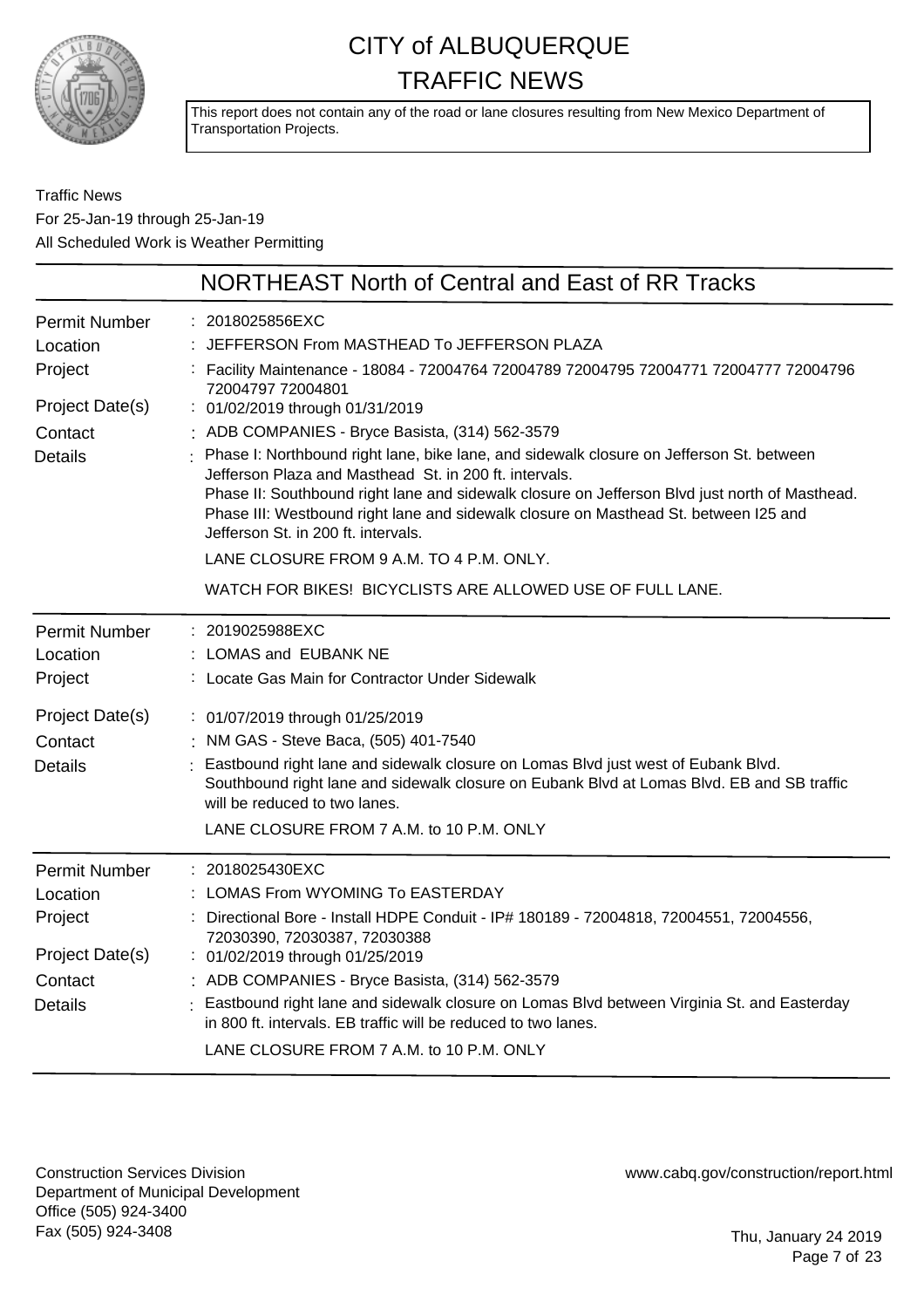

This report does not contain any of the road or lane closures resulting from New Mexico Department of Transportation Projects.

### Traffic News For 25-Jan-19 through 25-Jan-19 All Scheduled Work is Weather Permitting

|                                              | NORTHEAST North of Central and East of RR Tracks                                                                                                                                                                                                                                                                                                                                                                                                                                                       |
|----------------------------------------------|--------------------------------------------------------------------------------------------------------------------------------------------------------------------------------------------------------------------------------------------------------------------------------------------------------------------------------------------------------------------------------------------------------------------------------------------------------------------------------------------------------|
| <b>Permit Number</b><br>Location<br>Project  | : 2019026106EXC<br>: 7400 LOMAS NE<br>: Curb Cut and Install New Entrance - ADA Ramps and City Sidewalks.                                                                                                                                                                                                                                                                                                                                                                                              |
| Project Date(s)<br>Contact<br><b>Details</b> | : 01/14/2019 through 01/25/2019<br>: CORNERSTONE CONTRACTOR'S LLC - ELOY M. NEVAREZ, (505) 385-7531<br>Eastbound right lane and sidewalk closure on Lomas east of Louisiana. Traffic will be<br>maintained in the center and left lanes.<br>LANE CLOSURE FROM 9 A.M. TO 4 P.M. ONLY.                                                                                                                                                                                                                   |
| <b>Permit Number</b><br>Location<br>Project  | : 2019026104EXC<br>: 7400 LOMAS NE<br>Directional Bore Putting in Fiber.                                                                                                                                                                                                                                                                                                                                                                                                                               |
| Project Date(s)<br>Contact<br><b>Details</b> | : 01/21/2019 through 01/27/2019<br>: KELLY CABLE- Perri Sanchez, (505) 343-1144<br>Total closure using Truck Mounted Arrow Board mobile operation on Lomas east of Chama.<br>Eastbound and Westbound right lane closures east of Chama. Traffic will be maintained in the<br>center and left lanes on Lomas. Simultaneous closure of sidewalks in both directions not<br>permitted.<br>Northbound right lane and sidewalk closure on Chama south of Lomas.<br>LANE CLOSURE FROM 9 A.M. TO 4 P.M. ONLY. |
| <b>Permit Number</b><br>Location<br>Project  | : 2019026192EXC<br>: LUMBER From SAN MATEO To OSUNA<br>: Aerial - Phase 5 Part 1 Permit Application                                                                                                                                                                                                                                                                                                                                                                                                    |
| Project Date(s)<br>Contact<br><b>Details</b> | : 01/16/2019 through 01/31/2019<br>: LAN-TEL COMMUNICATION SERVICES - Tony Guinn, (816) 206-2910<br>1/25/18: Northbound and southbound double outside lane and sidewalk closures on San Mateo<br>Blyd between Osuna and Mcleod. Traffic will be reduced to one lane in each direction.<br>9AM to 4PM                                                                                                                                                                                                   |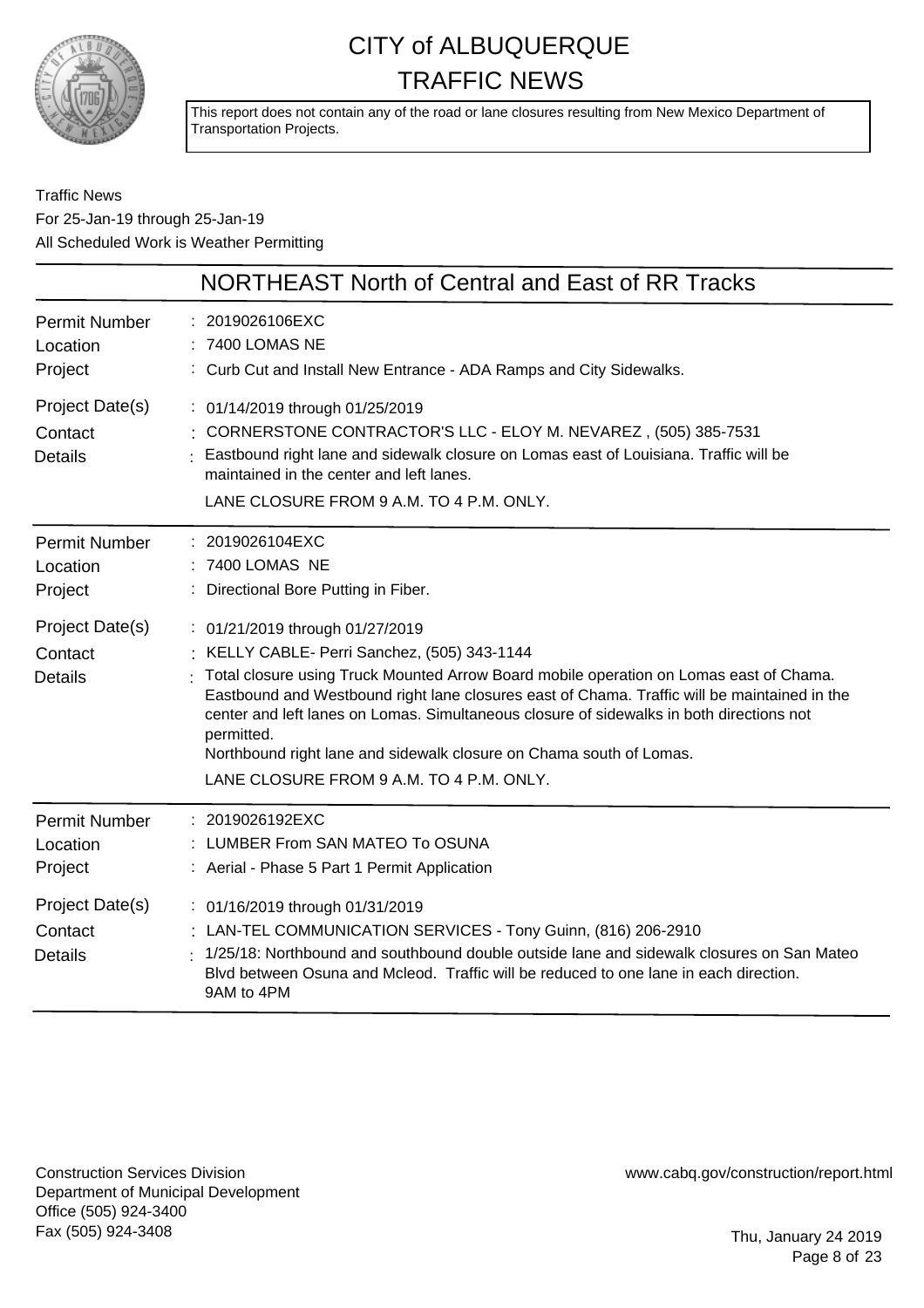

This report does not contain any of the road or lane closures resulting from New Mexico Department of Transportation Projects.

Traffic News For 25-Jan-19 through 25-Jan-19 All Scheduled Work is Weather Permitting

|                                              | NORTHEAST North of Central and East of RR Tracks                                                                                                                                                                                                                                                                                                                                                                                                                                                             |
|----------------------------------------------|--------------------------------------------------------------------------------------------------------------------------------------------------------------------------------------------------------------------------------------------------------------------------------------------------------------------------------------------------------------------------------------------------------------------------------------------------------------------------------------------------------------|
| <b>Permit Number</b><br>Location<br>Project  | : 2018025355EXC<br>MASTHEAD From TIBURON To JEFFERSON<br>Directional Bore - Install HDPE Conduit                                                                                                                                                                                                                                                                                                                                                                                                             |
| Project Date(s)<br>Contact<br><b>Details</b> | : 12/03/2018 through 01/31/2019<br>ADB- Rosemary Garcia (DO NOT USE), (505) 934-1175<br>: Westbound should and sidewalk closure on Masthead St. between Washington St. and<br>Rutledge Rd.<br>Westbound thru lane and sidewalk closure on Masthead St. between Jefferson St. and<br>Washington St.<br>Southbound thru lane and sidewalk closure on Tiburon St. just north of Masthead St.<br>Closures will not be simultaneous and will be in 600 ft. intervals.<br>LANE CLOSURE FROM 7 A.M. to 10 P.M. ONLY |
| Permit Number<br>Location<br>Project         | : 2019026295EXC<br><b>MENAUL From TEXAS To UTAH</b><br>: Bore for Main Fiber.                                                                                                                                                                                                                                                                                                                                                                                                                                |
| Project Date(s)<br>Contact<br><b>Details</b> | : 01/23/2019 through 01/25/2019<br>: HIGH 5 NETWORKS - Edgar Mendez, (505) 804-1415<br>Eastbound and westbound right lane and sidewalk closures on Menaul between Utah and<br>Texas.<br>Closure per direction will not be simultaneous.<br>Southbound sidewalk closure on Hoffman south of Menaul.<br>Northbound sidewalk closure on Texas north of Menaul.<br>LANE CLOSURE FROM 9 A.M. TO 4 P.M. ONLY.                                                                                                      |
| <b>Permit Number</b><br>Location<br>Project  | : 2018025880EXC<br>MENAUL From ELIZABETH To MORRIS<br>: MH Work                                                                                                                                                                                                                                                                                                                                                                                                                                              |
| Project Date(s)<br>Contact<br><b>Details</b> | : 01/18/2019 through 01/25/2019<br>: TLC - Daniel Gonzales, (505) 362-6690<br>Eastbound lane closure on side street north of Menaul between Elizabeth and Morris.<br>CONSTRUCTION PERMITTED BETWEEN 7 A.M. AND 7 P.M. ONLY                                                                                                                                                                                                                                                                                   |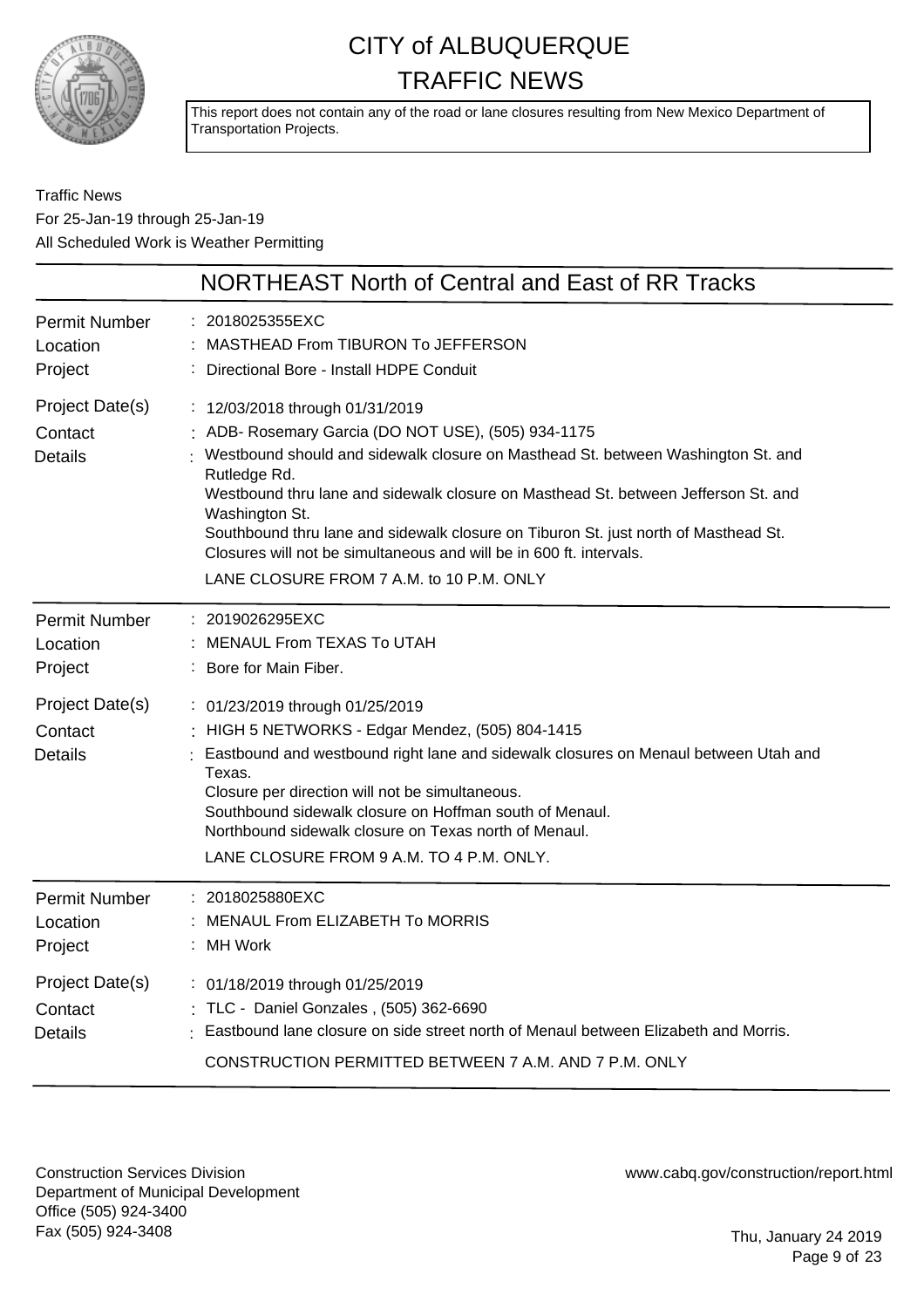

This report does not contain any of the road or lane closures resulting from New Mexico Department of Transportation Projects.

Traffic News For 25-Jan-19 through 25-Jan-19 All Scheduled Work is Weather Permitting

|                                              | NORTHEAST North of Central and East of RR Tracks                                                                                                                                                                                                                                                                                                                                        |
|----------------------------------------------|-----------------------------------------------------------------------------------------------------------------------------------------------------------------------------------------------------------------------------------------------------------------------------------------------------------------------------------------------------------------------------------------|
| <b>Permit Number</b><br>Location<br>Project  | 2018025899EXC<br>5511 MIDWAY PARK PL NE<br>: Bore new fiber to address.                                                                                                                                                                                                                                                                                                                 |
| Project Date(s)<br>Contact<br><b>Details</b> | : 01/02/2019 through 01/25/2019<br>: KELLY CABLE - James Richardson, (505) 280-4383<br>: Westbound parking lane and sidewalk closure on Commons extending southbound to parking<br>lane and sidewalk closure on Midway Park.<br>CONSTRUCTION PERMITTED BETWEEN 7 A.M. AND 7 P.M. ONLY                                                                                                   |
| <b>Permit Number</b><br>Location<br>Project  | : 2018025945EXC<br>MONTGOMERY From JUAN TABO To MONTGOMERY<br>: Large diameter valve replacement.                                                                                                                                                                                                                                                                                       |
| Project Date(s)<br>Contact<br><b>Details</b> | : 01/13/2019 through 02/06/2019<br>: TLC - Angie Gibson, (505) 761-5546<br>Westbound total closure on Montgomery west of Juan Tabo.<br>Northbound right turn lane closure on Juan Tabo south of Montgomery.<br>Southbound right turn lane and right lane closure on Juan Tabo north of Montgomery.<br>Eastbound right turn lane and right lane closure on Montgomery west of Juan Tabo. |
|                                              | LANE CLOSURE FROM 9 A.M. TO 4 P.M. ONLY.<br>Follow detour                                                                                                                                                                                                                                                                                                                               |
| <b>Permit Number</b><br>Location<br>Project  | 2019026243EXC<br>4451 OSUNA NE<br>: Bore new fiber to address.                                                                                                                                                                                                                                                                                                                          |
| Project Date(s)<br>Contact<br><b>Details</b> | : 01/21/2019 through 01/25/2019<br>: KELLY CABLE - James Richardson, (505) 280-4383<br>Westbound right lane and sidewalk closure on Osuna between Pan American Frontage and<br>Jefferson. Traffic will be maintained in the center and left lanes.<br>LANE CLOSURE FROM 9 A.M. TO 4 P.M. ONLY.                                                                                          |

Construction Services Division Department of Municipal Development Office (505) 924-3400 Fax (505) 924-3408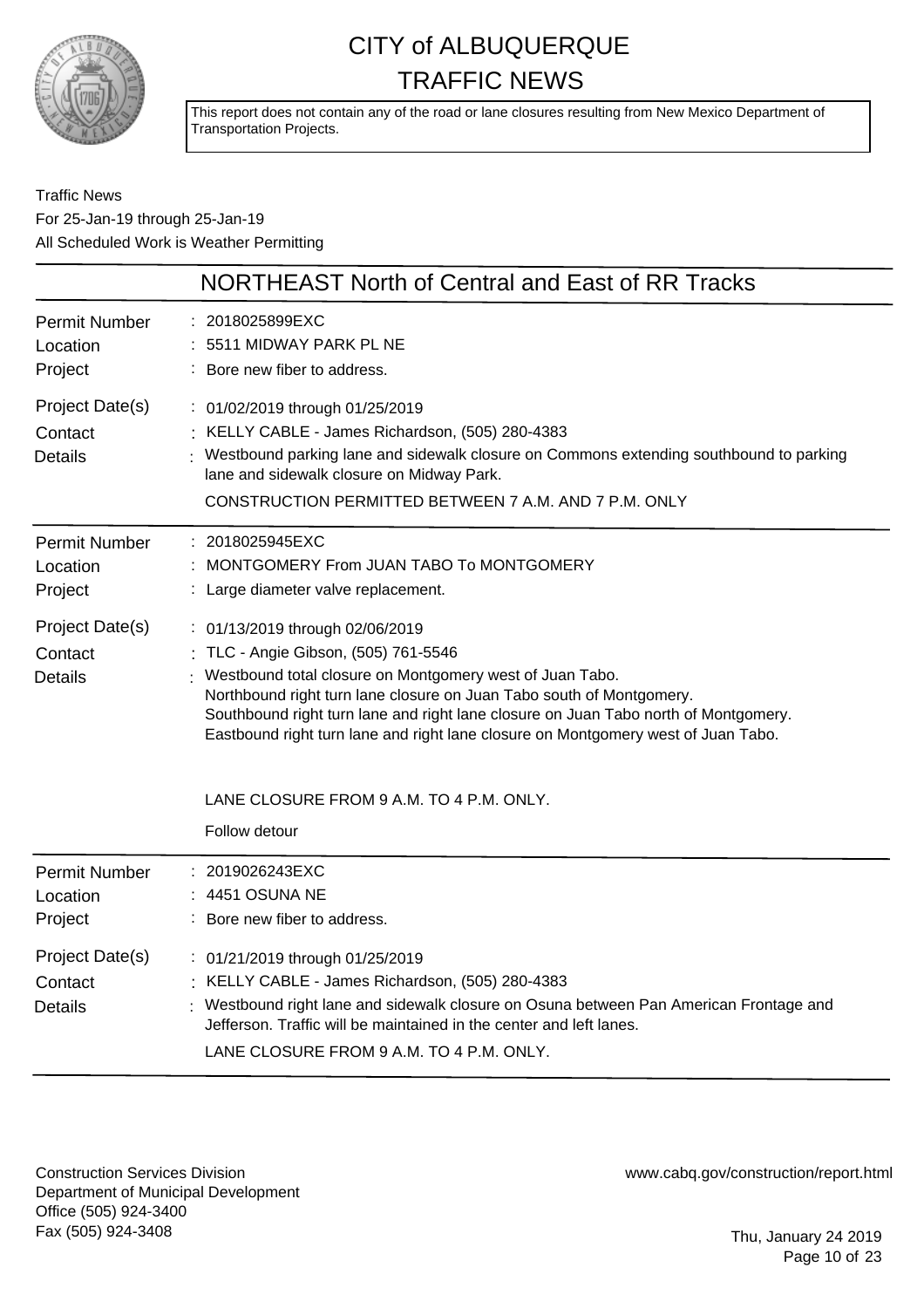

This report does not contain any of the road or lane closures resulting from New Mexico Department of Transportation Projects.

### Traffic News For 25-Jan-19 through 25-Jan-19 All Scheduled Work is Weather Permitting

|                                              | NORTHEAST North of Central and East of RR Tracks                                                                                                                                                                                                                                                                                                                                                                                                                   |
|----------------------------------------------|--------------------------------------------------------------------------------------------------------------------------------------------------------------------------------------------------------------------------------------------------------------------------------------------------------------------------------------------------------------------------------------------------------------------------------------------------------------------|
| <b>Permit Number</b><br>Location<br>Project  | : 2018025728EXC<br>: PINO and SAN PEDRO<br>: Pull New Copper.                                                                                                                                                                                                                                                                                                                                                                                                      |
| Project Date(s)<br>Contact<br><b>Details</b> | : 12/17/2018 through 01/25/2019<br>: KELLY CABLE - James Richardson, (505) 280-4383<br>: Westbound parking lane closure on Pino between Ned and San Pedro.<br>LANE CLOSURE FROM 9 A.M. TO 4 P.M. ONLY.                                                                                                                                                                                                                                                             |
| <b>Permit Number</b><br>Location<br>Project  | : 2018025952EXC<br>PRINCESS JEANNE From CONSTITUTION To CHELWOOD PARK<br>: Excavation.                                                                                                                                                                                                                                                                                                                                                                             |
| Project Date(s)<br>Contact<br><b>Details</b> | : 01/07/2019 through 02/01/2019<br>: LAN-TEL COMMUNICATION SERVICES - Tony Guinn, (816) 206-2910<br>Westbound parking lane and sidewalk closure on Constitution between Chelwood Park and<br>Muriel.<br>Northbound parking lane and sidewalk closure on Muriel between Constitution and Princess<br>Jeanne.<br>Eastbound parking lane and sidewalk closure on Princess Jeanne east and west of Muriel.<br>LANE CLOSURE FROM 9 A.M. TO 4 P.M. ONLY ON CONSTITUTION. |
| <b>Permit Number</b><br>Location<br>Project  | : 2018024120EXC<br>SAN MATEO From MCLEOD To OSUNA<br>: Street Light Pole Replacement for COA                                                                                                                                                                                                                                                                                                                                                                       |
| Project Date(s)<br>Contact<br><b>Details</b> | : 09/26/2018 through 10/17/2019<br>: BIXBY- Chris Perez, (505) 366-4660<br>Mobile street light operation on San Mateo between McLeod and Osuna.<br>LANE CLOSURE FROM 9 A.M. TO 4 P.M. ONLY.                                                                                                                                                                                                                                                                        |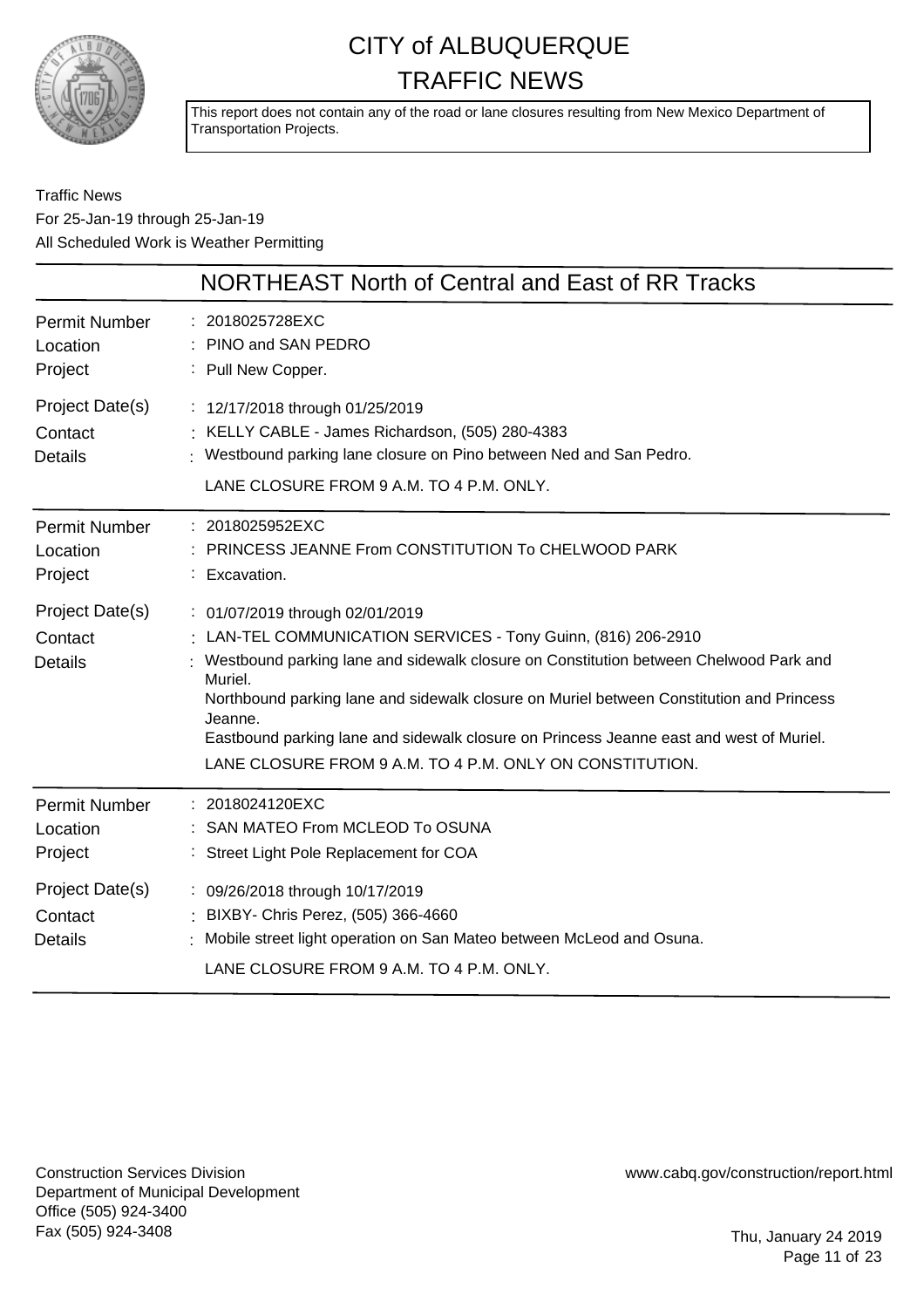

This report does not contain any of the road or lane closures resulting from New Mexico Department of Transportation Projects.

Traffic News For 25-Jan-19 through 25-Jan-19 All Scheduled Work is Weather Permitting

|                                                                                             | NORTHEAST North of Central and East of RR Tracks                                                                                                                                                                                                                                                                                                                                                                                                                   |
|---------------------------------------------------------------------------------------------|--------------------------------------------------------------------------------------------------------------------------------------------------------------------------------------------------------------------------------------------------------------------------------------------------------------------------------------------------------------------------------------------------------------------------------------------------------------------|
| <b>Permit Number</b><br>Location<br>Project<br>Project Date(s)<br>Contact<br><b>Details</b> | : 2019026111EXC<br>: SAN MATEO at COPPER NE<br>Remove Asphalt Roadway - Install new 16in Waterline - Remove Old Waterline, Repave<br>Roadway.<br>: 01/14/2019 through 02/01/2019<br>: NM UNDERGROUND UTILITIES- Danny Montano, (505) 401-2187<br>Phase 1: Southbound right lane, center lane and sidewalk closure on San Mateo north and<br>south of Copper. Traffic will be maintained in the left lane.<br>CONSTRUCTION PERMITTED BETWEEN 7 A.M. AND 7 P.M. ONLY |
|                                                                                             | Phase 2: Southbound left lane and center lane closure on San Mateo north and south of<br>Copper. Traffic will be maintained in the right lane.                                                                                                                                                                                                                                                                                                                     |
| <b>Permit Number</b><br>Location<br>Project                                                 | : 2019026109EXC<br>UNIVERSITY From MENAUL To 140 FRONTAGE<br>Install Sidewalk.                                                                                                                                                                                                                                                                                                                                                                                     |
| Project Date(s)<br>Contact<br><b>Details</b>                                                | : 01/14/2019 through 01/31/2019<br>FRANKLIN'S EARTHMOVING - Hector Perez, (505) 991-2200<br>Northbound right lane and sidewalk closure on University between I-40 Ramp and Menaul.<br>Traffic will be maintained in the left lane.<br>LANE CLOSURE FROM 9 A.M. TO 4 P.M. ONLY.                                                                                                                                                                                     |
| <b>Permit Number</b><br>Location<br>Project                                                 | 2018025098EXC<br>: UPTOWN at LOUISIANA NE<br>Directional Bore - Install HDPE Conduit                                                                                                                                                                                                                                                                                                                                                                               |
| Project Date(s)<br>Contact<br><b>Details</b>                                                | : 01/21/2019 through 02/08/2019<br>: ADB- Rosemary Garcia (DO NOT USE), (505) 934-1175<br>Phase I: Westbound right lane and sidewalk closure on Uptown Blvd between Louisiana Blvd<br>and America's Pkwy.<br>Phase II: Various north and southbound lane and sidewalk closures at the intersection of<br>Louisiana Blvd and Uptown Blvd.<br>LANE CLOSURE FROM 7 A.M. to 10 P.M. ONLY                                                                               |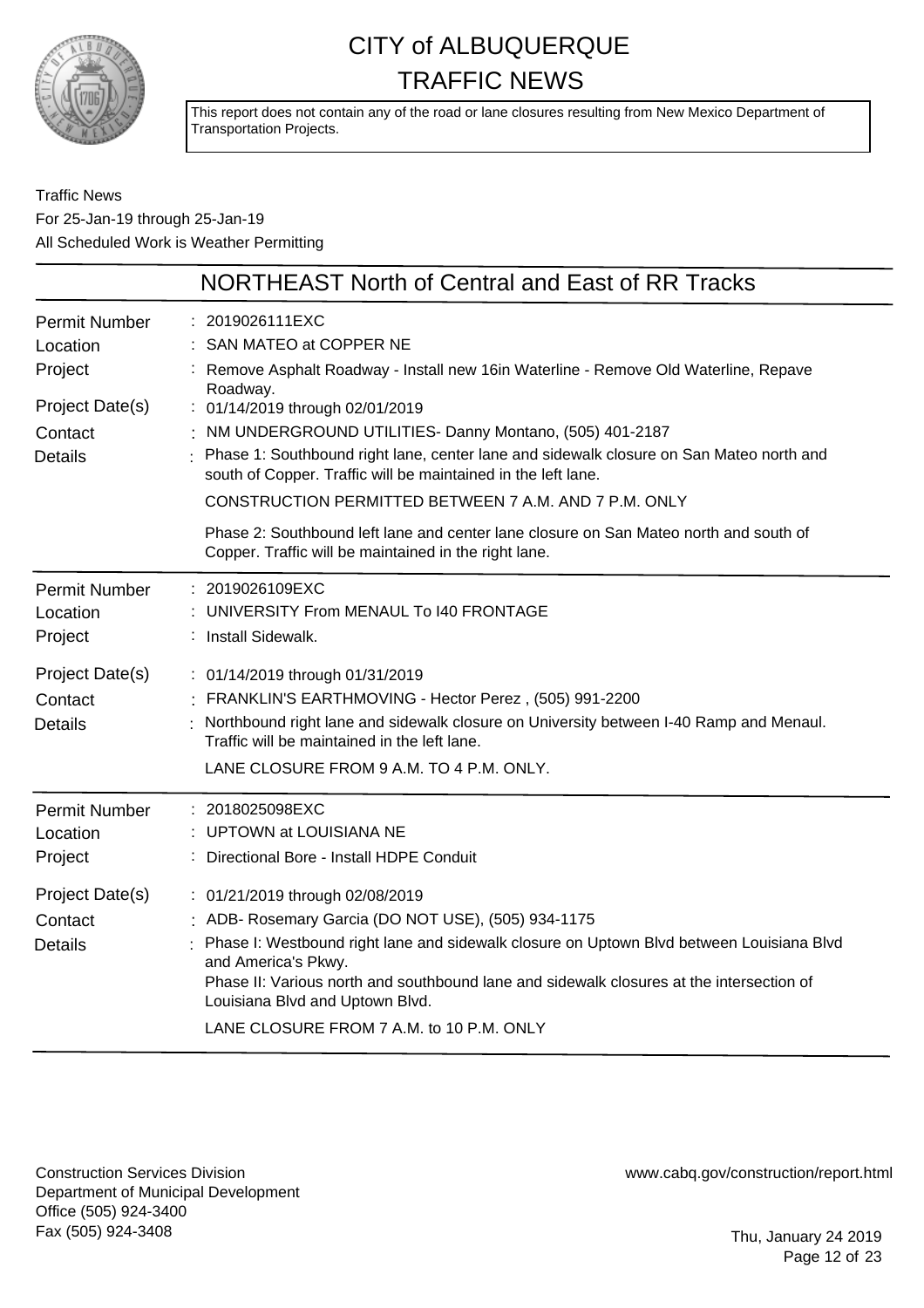

This report does not contain any of the road or lane closures resulting from New Mexico Department of Transportation Projects.

### Traffic News For 25-Jan-19 through 25-Jan-19 All Scheduled Work is Weather Permitting

|                                                                                             | NORTHWEST North of Central and West of RR Tracks                                                                                                                                                                                                                                                                 |
|---------------------------------------------------------------------------------------------|------------------------------------------------------------------------------------------------------------------------------------------------------------------------------------------------------------------------------------------------------------------------------------------------------------------|
| <b>Permit Number</b><br>Location<br>Project                                                 | : 2019026231EXC<br>1311 2ND ST NW<br>: Replace gas service.                                                                                                                                                                                                                                                      |
| Project Date(s)<br>Contact<br><b>Details</b>                                                | : 01/21/2019 through 02/01/2019<br>NM GAS - Steve Baca, (505) 401-7540<br>Northbound left lane and sidewalk closure on 2nd St. between Rosemont and Summer. Traffic<br>will be maintained in the right lane.<br>LANE CLOSURE FROM 9 A.M. TO 4 P.M. ONLY.                                                         |
| <b>Permit Number</b><br>Location<br>Project                                                 | : 2019026334EXC<br>: 1408 8TH ST NW<br>: Emergency Service Leak Repairs.                                                                                                                                                                                                                                         |
| Project Date(s)<br>Contact<br><b>Details</b>                                                | : 01/23/2019 through 02/06/2019<br>: ABCWUA - Robert Santillanes, (505) 289-3548                                                                                                                                                                                                                                 |
| <b>Permit Number</b><br>Location<br>Project<br>Project Date(s)<br>Contact<br><b>Details</b> | : 2019026322EXC<br>1900 ATRISCO DR NW<br>: Main Waterline Repair.<br>: 01/24/2019 through 02/07/2019<br>: ABCWUA - Jerry Sanchez, (505) 289-3585                                                                                                                                                                 |
| <b>Permit Number</b><br>Location<br>Project                                                 | : 2019026311EXC<br>: CENTRAL From UNSER To OURAY<br>: Fiber Pull.                                                                                                                                                                                                                                                |
| Project Date(s)<br>Contact<br><b>Details</b>                                                | : 01/24/2019 through 02/08/2019<br>: LAN-TEL COMMUNICATION SERVICES - Tony Guinn, (816) 206-2910<br>Northbound and Southbound sidewalk closure and right lane closure using Truck Mounted<br>Arrow Board Mobile operation on Unser between Central and Bob McCannon.<br>LANE CLOSURE FROM 9 A.M. TO 4 P.M. ONLY. |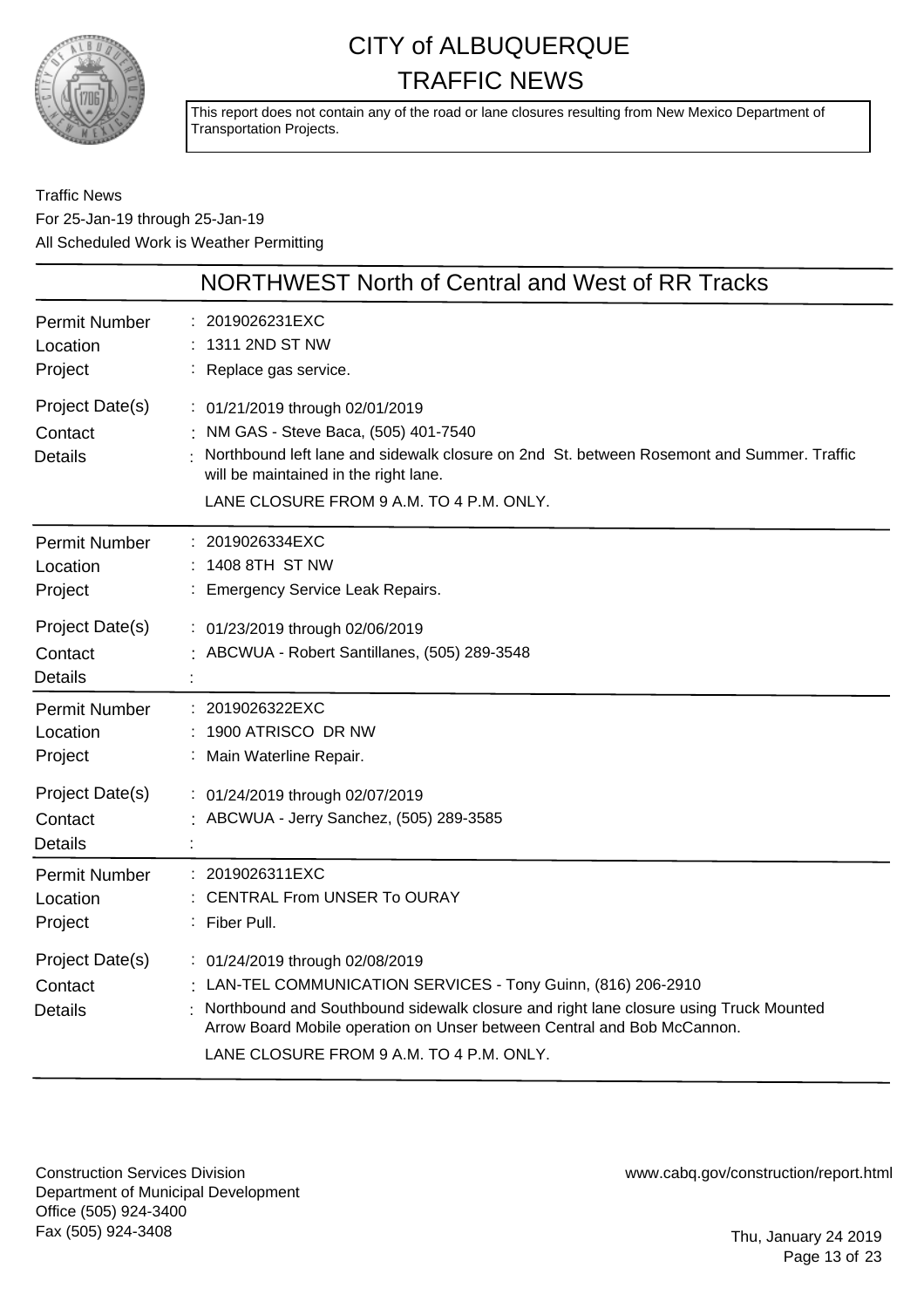

This report does not contain any of the road or lane closures resulting from New Mexico Department of Transportation Projects.

### Traffic News For 25-Jan-19 through 25-Jan-19 All Scheduled Work is Weather Permitting

|                                              | NORTHWEST North of Central and West of RR Tracks                                                                                                                                                                                                                                                                                                    |
|----------------------------------------------|-----------------------------------------------------------------------------------------------------------------------------------------------------------------------------------------------------------------------------------------------------------------------------------------------------------------------------------------------------|
| <b>Permit Number</b><br>Location<br>Project  | : 2019026297EXC<br>: FORTUNA From 58TH To ROSARIO<br>: Place Conduit and Fiber.                                                                                                                                                                                                                                                                     |
| Project Date(s)<br>Contact<br><b>Details</b> | : 01/23/2019 through 01/25/2019<br>: LIGHT CONNECTIONS - Steve Litle, (303) 809-7696                                                                                                                                                                                                                                                                |
| <b>Permit Number</b><br>Location<br>Project  | : 2019026037EXC<br>: GOLF COURSE From ELLISON To GREENE<br>: Directional Bore - Install HDPE Conduit                                                                                                                                                                                                                                                |
| Project Date(s)<br>Contact<br><b>Details</b> | : 01/09/2019 through 01/31/2019<br>: ADB COMPANIES - Bryce Basista, (314) 562-3579<br>Northbound right lane, bike lane, and sidewalk closure on Golf Course Rd. between Paradise<br>Blyd and McMahon Blyd. in 400 ft. intervals.<br>NB traffic will be reduced to one lane.<br>LANE CLOSURE FROM 7 A.M. to 10 P.M. ONLY                             |
| Permit Number<br>Location<br>Project         | WATCH FOR BIKES! BICYCLISTS ARE ALLOWED USE OF FULL LANE.<br>: 2019026316EXC<br><b>GOLF COURSE From ELLISON To WESTSIDE</b><br>: Fiber Placement                                                                                                                                                                                                    |
| Project Date(s)<br>Contact<br><b>Details</b> | : 01/25/2019 through 02/01/2019<br>: ADB COMPANIES - Bryce Basista, (314) 562-3579<br>Mobile fiber pulling operation on Golf Course Rd. between McMahon Blvd and Westside Blvd.<br>Expect various short duration outside lane, bike lane, and sidewalk closures with a shadow<br>truck and arrow board.<br>LANE CLOSURE FROM 9 A.M. TO 4 P.M. ONLY. |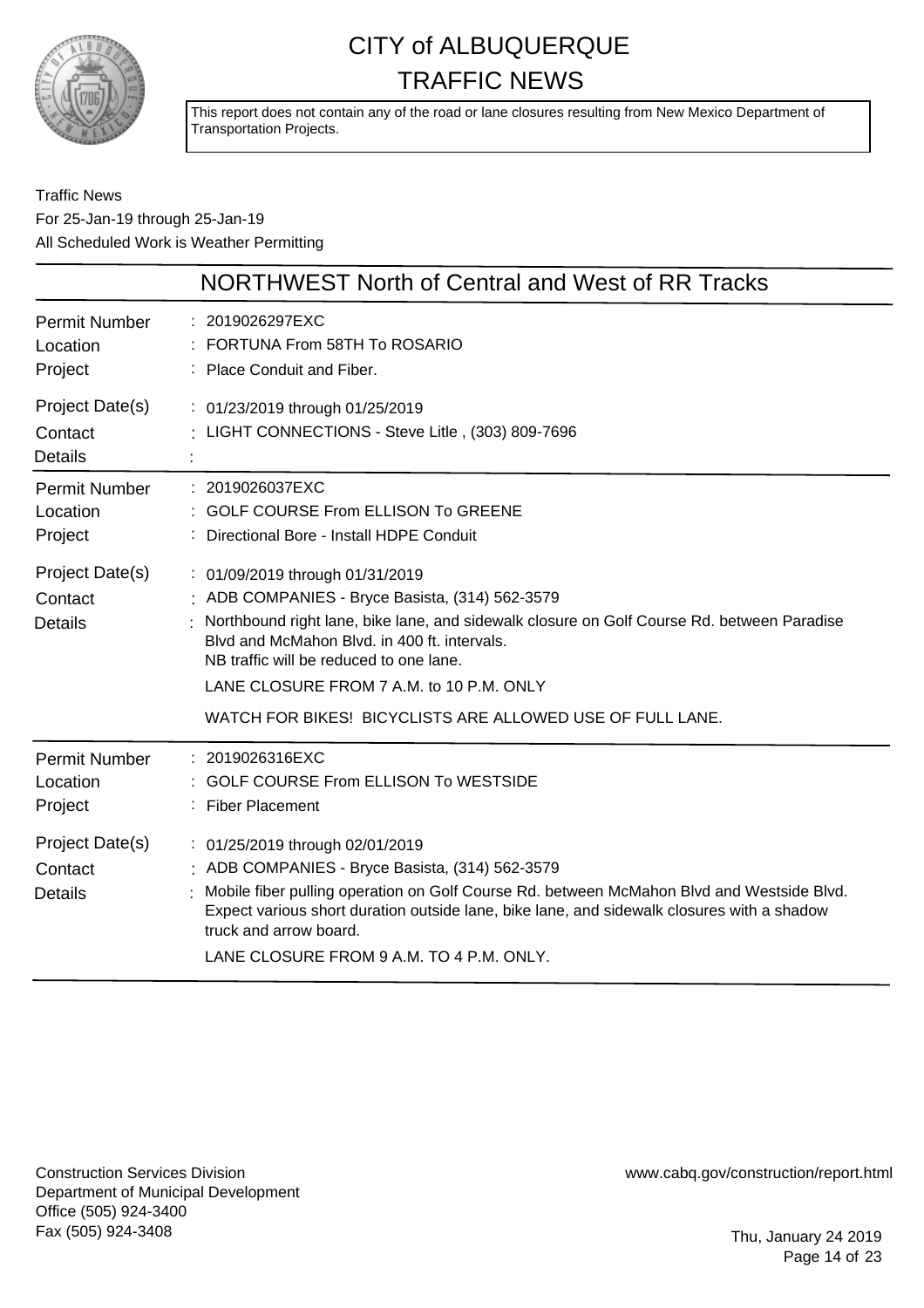

This report does not contain any of the road or lane closures resulting from New Mexico Department of Transportation Projects.

### Traffic News For 25-Jan-19 through 25-Jan-19 All Scheduled Work is Weather Permitting

|                                              | NORTHWEST North of Central and West of RR Tracks                                                                                                                                                                                                                                                |
|----------------------------------------------|-------------------------------------------------------------------------------------------------------------------------------------------------------------------------------------------------------------------------------------------------------------------------------------------------|
| Permit Number<br>Location<br>Project         | : 2018025361EXC<br><b>IRVING From UNIVERSE To RAINBOW</b><br>: Excavation.                                                                                                                                                                                                                      |
| Project Date(s)<br>Contact<br><b>Details</b> | : 01/21/2019 through 01/30/2019<br>: LAN-TEL COMMUNICATION SERVICES - Tony Guinn, (816) 206-2910<br>: Westbound sidewalk and shoulder closure on Irving between Universe and Rainbow.<br>LANE CLOSURE FROM 9 A.M. TO 4 P.M. ONLY.                                                               |
| <b>Permit Number</b><br>Location<br>Project  | : 2019026341EXC<br>LADERA MEDIAN AT UNSER<br>Strip Median and Turn Lane                                                                                                                                                                                                                         |
| Project Date(s)<br>Contact<br><b>Details</b> | : 01/25/2019 through 01/25/2019<br>: COMPASS ENGINEERING- Mark Otero, (505) 221-6003<br>: Median turn lane closure on Ladera Dr. just east of Unser Blvd.<br>LANE CLOSURE FROM 7 A.M. to 10 P.M. ONLY                                                                                           |
| Permit Number<br>Location<br>Project         | : 2019026164EXC<br><b>LADERA AND OURAY NW</b><br>: Street Leak                                                                                                                                                                                                                                  |
| Project Date(s)<br>Contact<br><b>Details</b> | : 01/11/2019 through 01/25/2019<br>: ABCWUA - Jerry Sanchez, (505) 289-3585<br>Construction permitted between 6AM and 10PM. Closures are continuous until construction is<br>complete<br>Emergency utility work. Various lanes closed and potential sidewalk closures. Seek alternate<br>route. |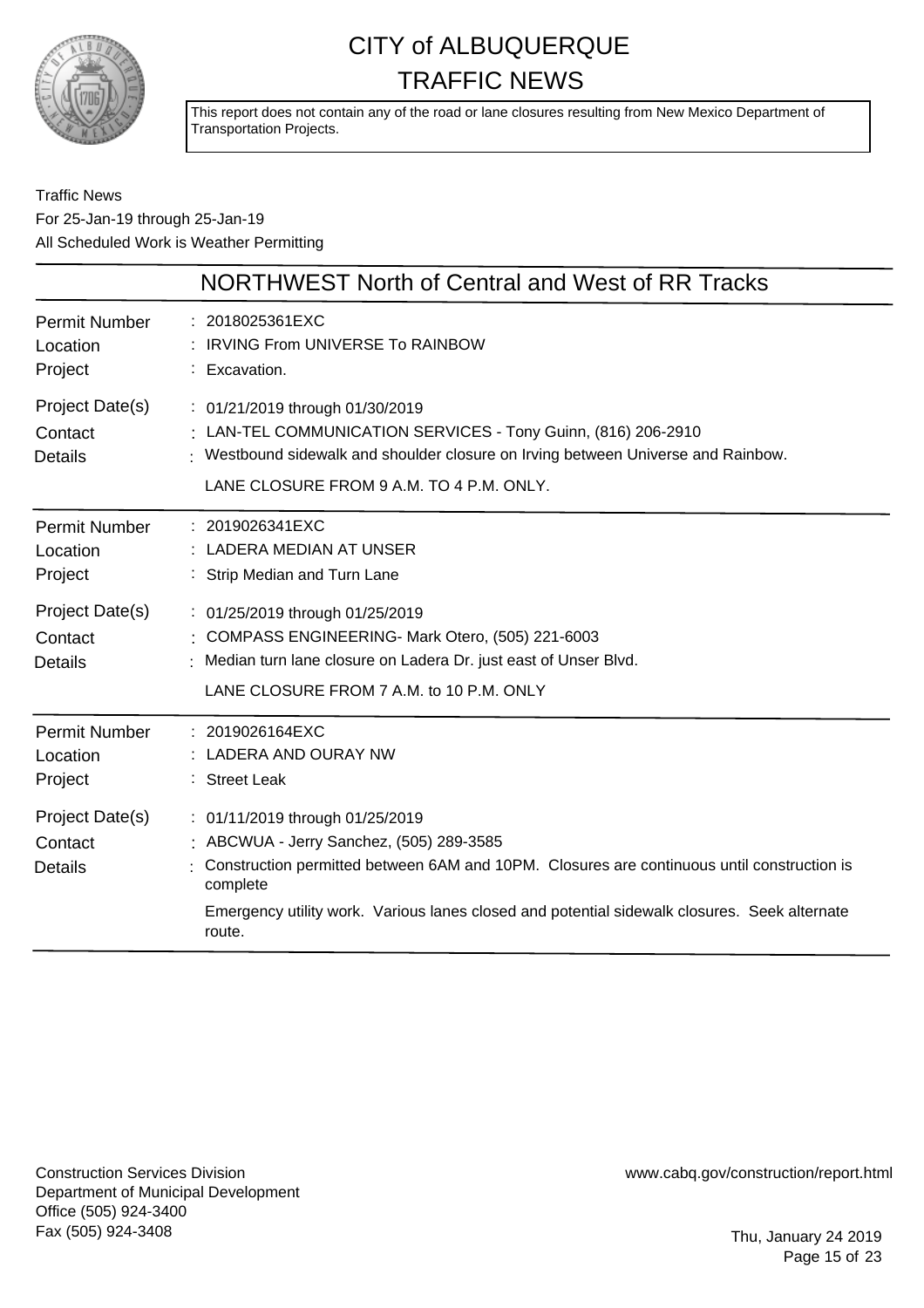

This report does not contain any of the road or lane closures resulting from New Mexico Department of Transportation Projects.

### Traffic News For 25-Jan-19 through 25-Jan-19 All Scheduled Work is Weather Permitting

|                                              | NORTHWEST North of Central and West of RR Tracks                                                                                                                                                                                                                                                          |
|----------------------------------------------|-----------------------------------------------------------------------------------------------------------------------------------------------------------------------------------------------------------------------------------------------------------------------------------------------------------|
| <b>Permit Number</b><br>Location<br>Project  | : 2018025858EXC<br>: OURAY From 57TH To ALAMOGORDO<br>: Directional Bore - Install HDPE Conduit - 180479 - 72004230                                                                                                                                                                                       |
| Project Date(s)<br>Contact<br><b>Details</b> | : 01/14/2019 through 01/26/2019<br>: ADB COMPANIES - Bryce Basista, (314) 562-3579<br>Eastbound thru lane, bike lane, and sidewalk closure on Ouray Rd. between 57th St. and<br>Alamogordo St.<br>LANE CLOSURE FROM 7 A.M. to 10 P.M. ONLY<br>WATCH FOR BIKES! BICYCLISTS ARE ALLOWED USE OF FULL LANE.   |
| <b>Permit Number</b><br>Location<br>Project  | : 2019026321EXC<br>: CORONA From PHEASANT To FLAMINGO<br>: Bore to Place CTL Fiber to Address.                                                                                                                                                                                                            |
| Project Date(s)<br>Contact<br><b>Details</b> | : 01/24/2019 through 01/29/2019<br>: KELLY CABLE - Dale Lester, (505) 343-1144                                                                                                                                                                                                                            |
| <b>Permit Number</b><br>Location<br>Project  | : 2018024679EXC<br>RAINBOW From PASEO DEL NORTE To WOODMONT<br>: Directional Bore.                                                                                                                                                                                                                        |
| Project Date(s)<br>Contact<br><b>Details</b> | : 11/26/2018 through 01/25/2019<br>LAN-TEL COMMUNICATION SERVICES - Tony Guinn, (816) 206-2910<br>Northbound right lane and sidewalk closure on Rainbow between Woodmont and Paseo Del<br>Norte.<br>LANE CLOSURE FROM 9 A.M. TO 4 P.M. ONLY.<br>WATCH FOR BIKES! BICYCLISTS ARE ALLOWED USE OF FULL LANE. |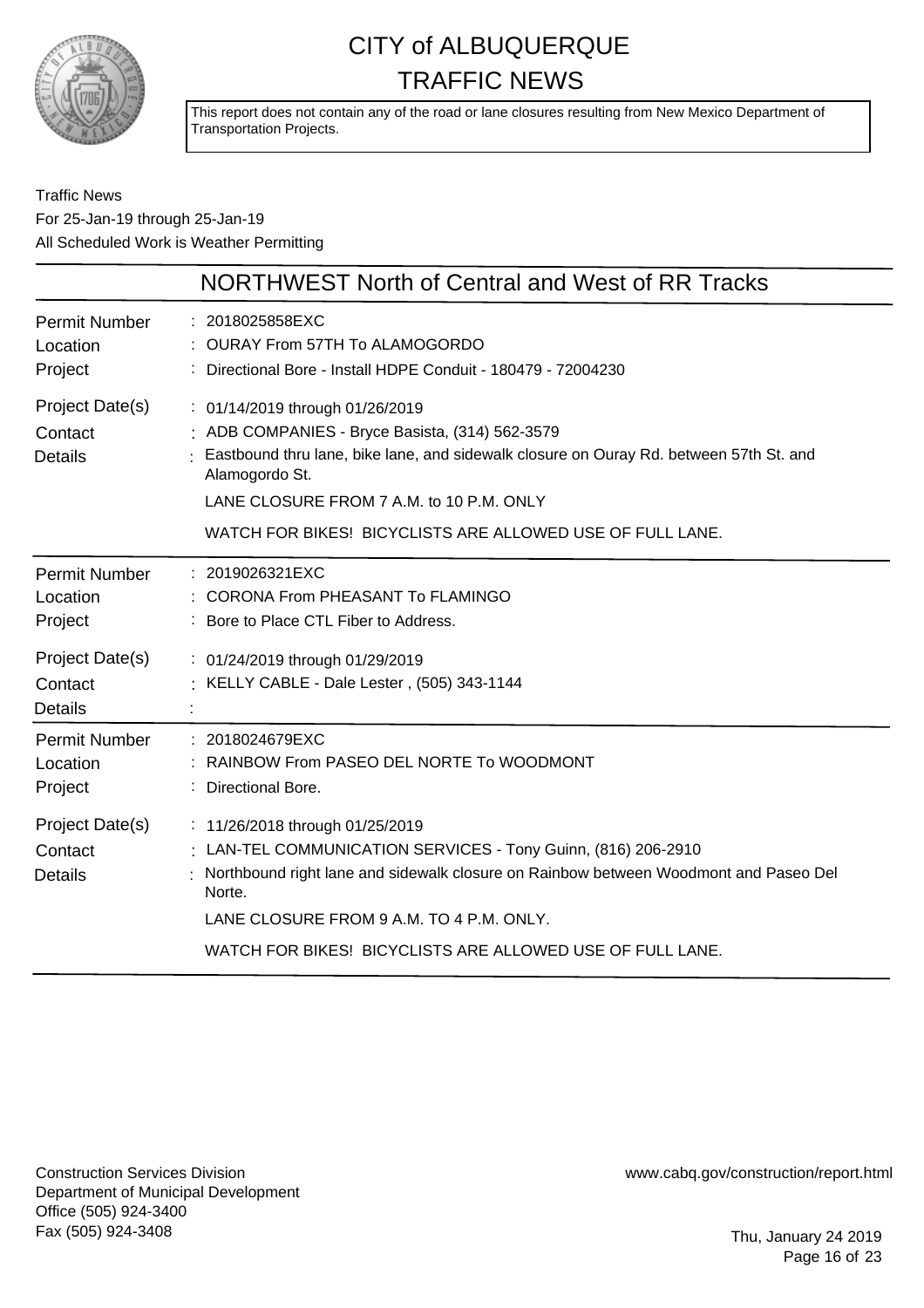

This report does not contain any of the road or lane closures resulting from New Mexico Department of Transportation Projects.

Traffic News For 25-Jan-19 through 25-Jan-19 All Scheduled Work is Weather Permitting

|                                              | NORTHWEST North of Central and West of RR Tracks                                                                                                                                                                                                                                                                                                                                                                                                                                     |
|----------------------------------------------|--------------------------------------------------------------------------------------------------------------------------------------------------------------------------------------------------------------------------------------------------------------------------------------------------------------------------------------------------------------------------------------------------------------------------------------------------------------------------------------|
| <b>Permit Number</b><br>Location<br>Project  | : 2019026256EXC<br>: RIO GRANDE From CANDELARIA To 140 RAMP<br>: Adjust Manholes.                                                                                                                                                                                                                                                                                                                                                                                                    |
| Project Date(s)<br>Contact<br><b>Details</b> | : 01/22/2019 through 02/08/2019<br>FRANKLIN'S EARTHMOVING - Hector Perez, (505) 991-2200<br>Phase 1: Center two way left turn lane closure on Rio Grande between Candeleraia and Indian<br>School.<br>Phase 2: Center two way left turn lane closure on Rio Grande between Indian School and<br>Floral.<br>Traffic for both phases will be maintained in the outside lane.<br>Construction permitted between 6AM and 10PM. Closures are continuous until construction is<br>complete |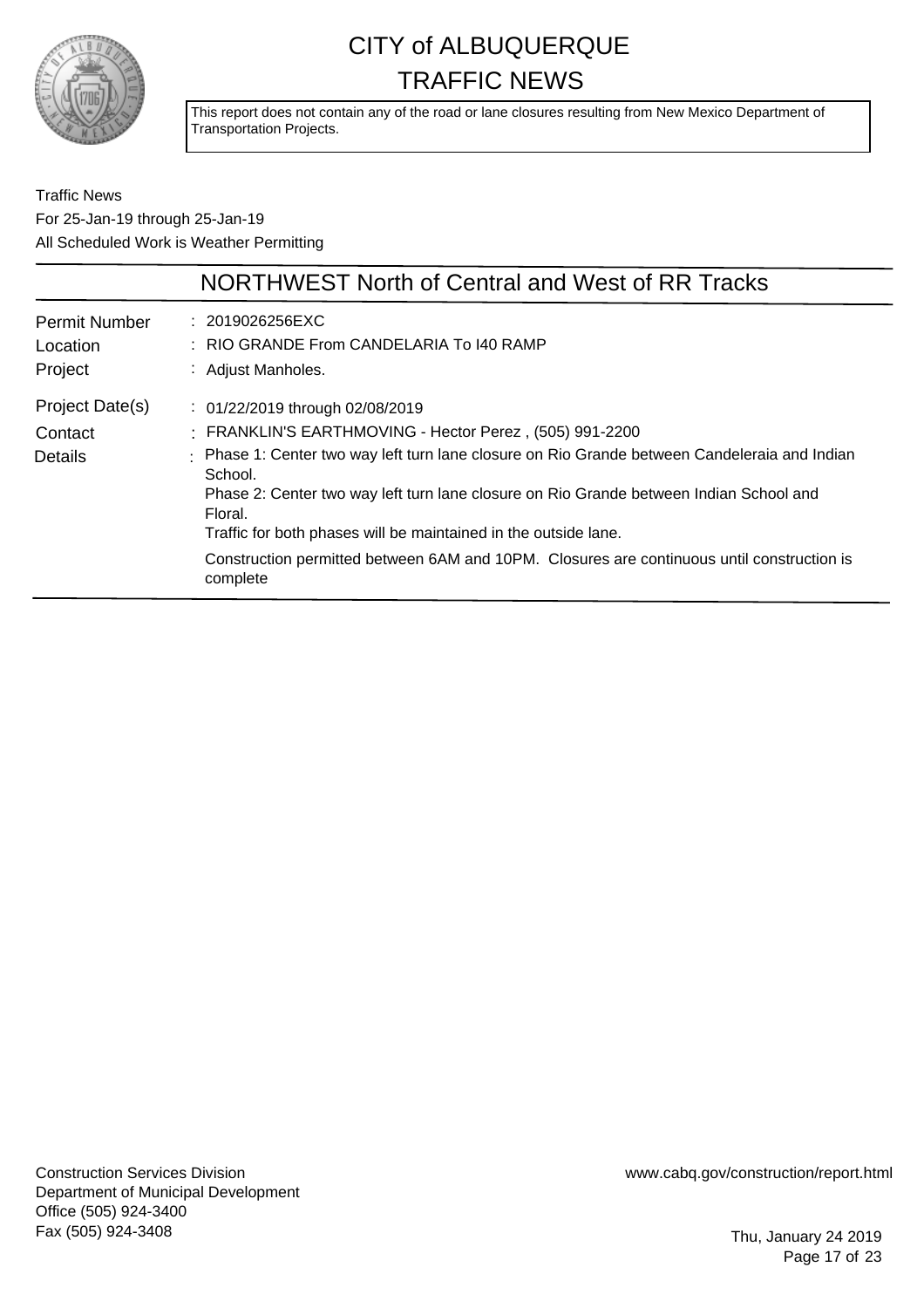

This report does not contain any of the road or lane closures resulting from New Mexico Department of Transportation Projects.

Traffic News For 25-Jan-19 through 25-Jan-19 All Scheduled Work is Weather Permitting

|                                              | <b>SOUTHEAST South of Central and East of RR Tracks</b>                                                                                                                                                                                                                                                                                    |
|----------------------------------------------|--------------------------------------------------------------------------------------------------------------------------------------------------------------------------------------------------------------------------------------------------------------------------------------------------------------------------------------------|
| <b>Permit Number</b><br>Location<br>Project  | : 2018025542EXC<br>: GIBSON at LOUISIANA SE<br>: Road Infrasture Improvement.                                                                                                                                                                                                                                                              |
| Project Date(s)<br>Contact<br>Details        | : 12/10/2018 through 02/22/2019<br>: FRANKLIN'S EARTHMOVING - Hector Perez, (505) 991-2200<br>Eastbound right lane, center lane and sidewalk closure on Gibson east of Louisiana. Traffic will<br>be maintained in the westbound left turn lane on Gibson east of Louisiana.<br>CONSTRUCTION PERMITTED BETWEEN 7 A.M. AND 7 P.M. ONLY      |
| <b>Permit Number</b><br>Location<br>Project  | : 2019026315EXC<br>East side of Jefferson and north and south sides of Silver Ave SE<br>: Directional Bore- 180496; 72004954                                                                                                                                                                                                               |
| Project Date(s)<br>Contact<br><b>Details</b> | : 01/14/2019 through 02/09/2019<br>: ADB COMPANIES - Bryce Basista, (314) 562-3579                                                                                                                                                                                                                                                         |
| <b>Permit Number</b><br>Location<br>Project  | : 2019026042EXC<br>: WESTSIDE From GOLF COURSE WELLSPRING<br>: Excavation of Placed Conduit                                                                                                                                                                                                                                                |
| Project Date(s)<br>Contact<br><b>Details</b> | : 01/11/2019 through 01/31/2019<br>: ADB COMPANIES - Bryce Basista, (314) 562-3579<br>: Westbound right lane, bike lane, and sidewalk closure on Westside Blvd west of Golf Course<br>Rd. WB traffic will be reduced to one lane.<br>LANE CLOSURE FROM 7 A.M. to 10 P.M. ONLY<br>WATCH FOR BIKES! BICYCLISTS ARE ALLOWED USE OF FULL LANE. |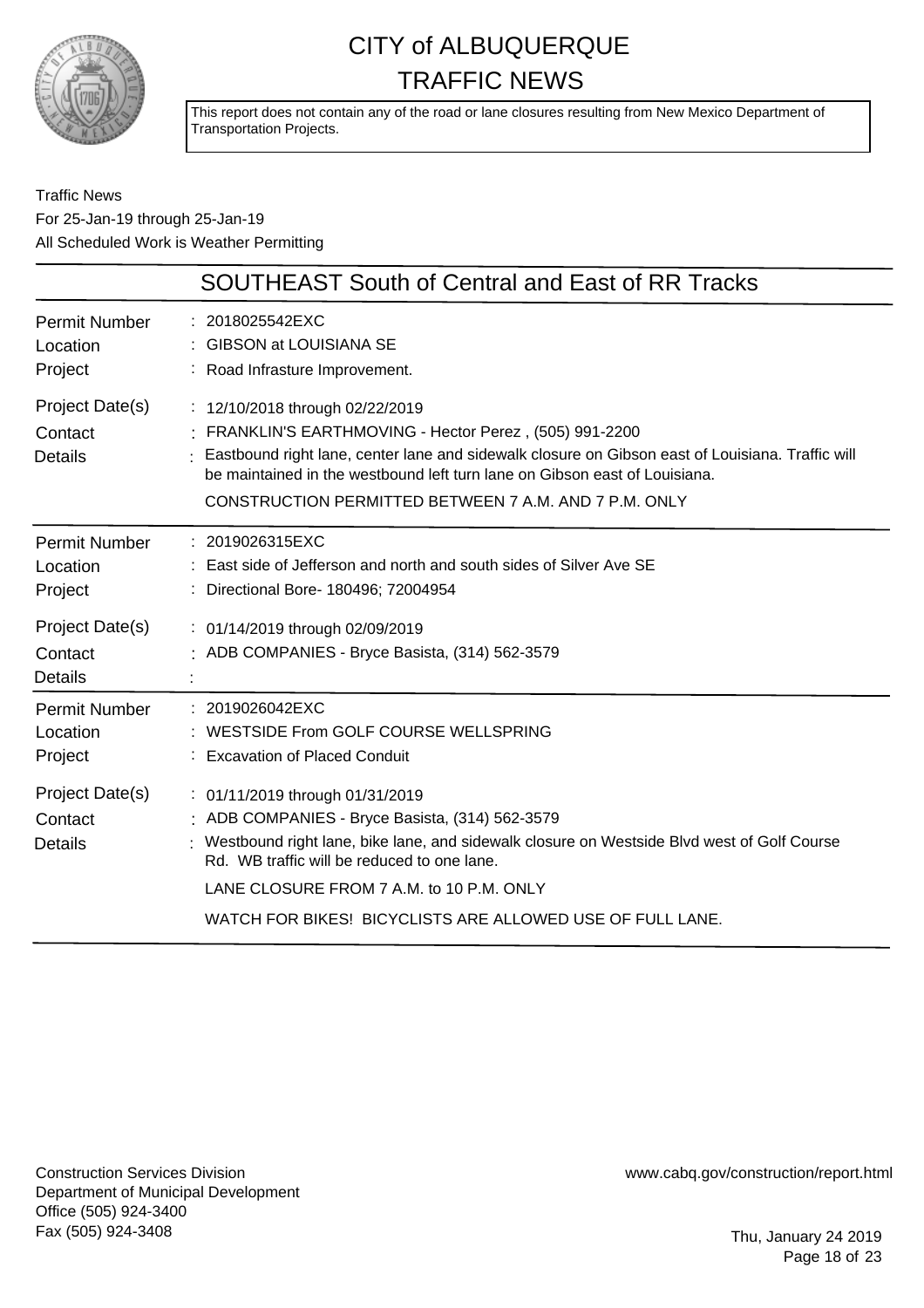

This report does not contain any of the road or lane closures resulting from New Mexico Department of Transportation Projects.

Traffic News For 25-Jan-19 through 25-Jan-19 All Scheduled Work is Weather Permitting

|                                              | <b>SOUTHEAST South of Central and East of RR Tracks</b>                                                                                                                                                                                                                                                             |
|----------------------------------------------|---------------------------------------------------------------------------------------------------------------------------------------------------------------------------------------------------------------------------------------------------------------------------------------------------------------------|
| <b>Permit Number</b><br>Location             | $: 2018025948 \text{EXC}$<br>: WYOMING From TRUMBULL To GRAND                                                                                                                                                                                                                                                       |
| Project                                      | : Landscape Installation for COA Prototype Median Project.                                                                                                                                                                                                                                                          |
| Project Date(s)<br>Contact<br><b>Details</b> | : 01/07/2019 through 03/15/2019<br>: LEE LANDSCAPES - Lee Scott, (505) 822-8722<br>: Northbound and Southbound left lane closures on Wyoming between Grand and Zuni. Traffic in<br>both directions will be maintained in the center and right lanes in both directions.<br>LANE CLOSURE FROM 9 A.M. TO 4 P.M. ONLY. |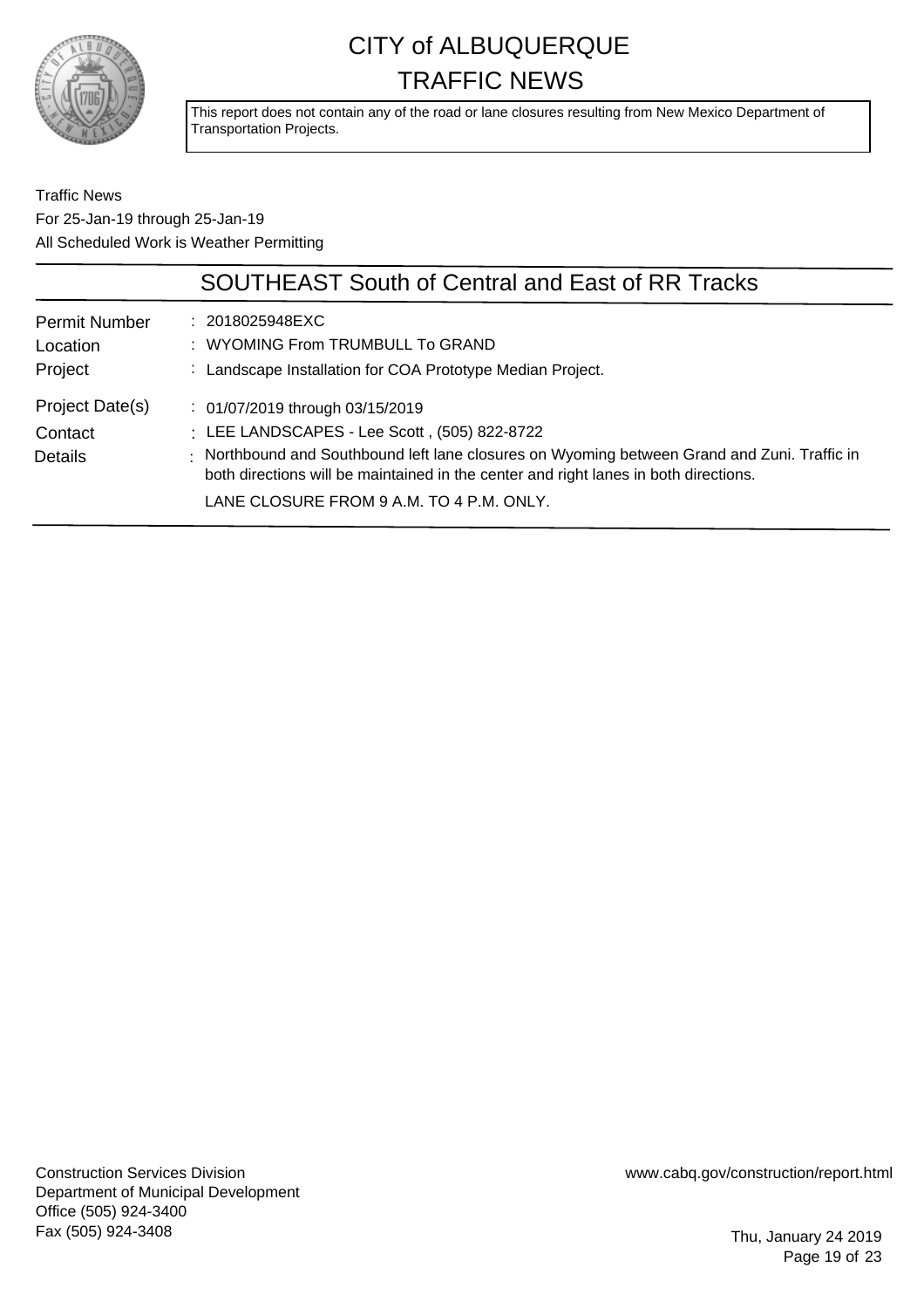

This report does not contain any of the road or lane closures resulting from New Mexico Department of Transportation Projects.

### Traffic News For 25-Jan-19 through 25-Jan-19 All Scheduled Work is Weather Permitting

|                                                                                             | SOUTHWEST South of Central and West of RR Tracks                                                                                                                                                                                                                                                                                                                                                                                                                                                                                                           |
|---------------------------------------------------------------------------------------------|------------------------------------------------------------------------------------------------------------------------------------------------------------------------------------------------------------------------------------------------------------------------------------------------------------------------------------------------------------------------------------------------------------------------------------------------------------------------------------------------------------------------------------------------------------|
| <b>Permit Number</b><br>Location<br>Project                                                 | 2019026238EXC<br>115 GOLD SW<br>: Access CTL Manholes in ROW to place Fiber Optic to address.                                                                                                                                                                                                                                                                                                                                                                                                                                                              |
| Project Date(s)<br>Contact<br><b>Details</b>                                                | : 01/25/2019 through 01/25/2019<br>: KELLY CABLE - Dale Lester, (505) 343-1144<br>Southbound parking lane closure on 2nd St. south of Gold.<br>Northbound bike lane closure on 2nd St. south of Gold.<br>Two way traffic will be maintained on 2nd St. using flagging operation.<br>LANE CLOSURE FROM 9 A.M. to 3 P.M. ONLY<br>This traffic control setup includes a flagging operation, use caution and be prepared to stop.                                                                                                                              |
| <b>Permit Number</b><br>Location<br>Project<br>Project Date(s)<br>Contact<br><b>Details</b> | 2018025876EXC<br>: 4TH and COAL SW<br>Complete City Water Line and SAS Lines Connections to city Main Lines for New Utility Lines<br>for New Building.<br>: 01/03/2019 through 01/31/2019<br>: ALTOR CONSTRUCTION Marie Alvidre, (505) 341-1551<br>Total closure on Coal between 4th St. and 5th St.<br>Southbound total closure on 4th St. south of Coal with southbound traffic being maintained in<br>the northbound left lane.<br>Alley closure south of Coal between 4th St. and 5th St.<br>LANE CLOSURE FROM 9 A.M. TO 4 P.M. ONLY.<br>Follow detour |
| <b>Permit Number</b><br>Location<br>Project                                                 | : 2019026249EXC<br><b>CENTRAL From 6TH To 5TH</b><br>: Bore to Place Fiber to Address.                                                                                                                                                                                                                                                                                                                                                                                                                                                                     |
| Project Date(s)<br>Contact<br><b>Details</b>                                                | : 01/22/2019 through 01/27/2019<br>: KELLY CABLE - Dale Lester, (505) 343-1144<br>Northbound total closure with northbound traffic being maintained in the southbound lane on 6th<br>St. south of Central.<br>Eastbound total closure on Central with eastbound traffic being maintained in the two way left<br>turn lane.<br>LANE CLOSURE FROM 9 A.M. TO 4 P.M. ONLY.                                                                                                                                                                                     |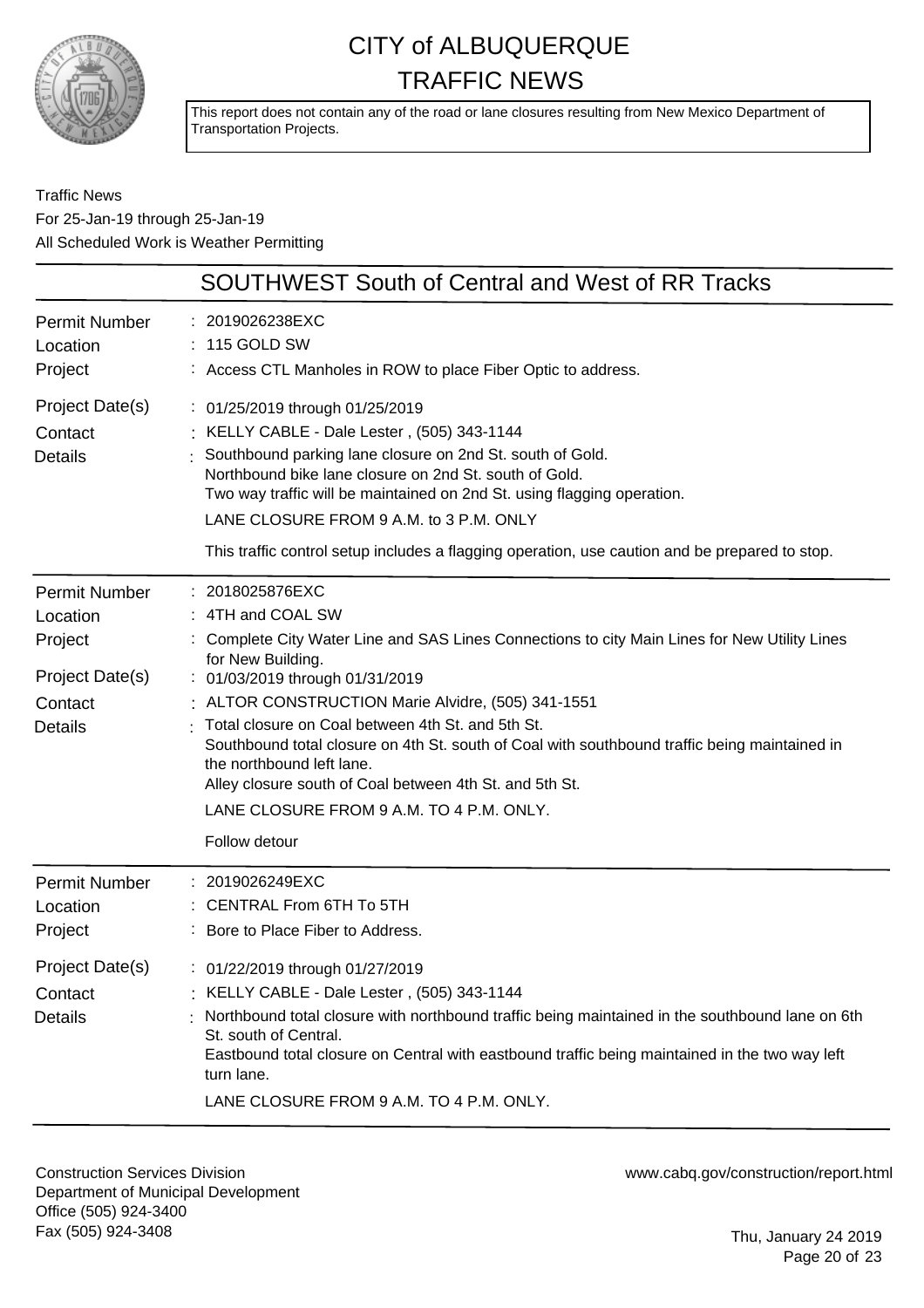

This report does not contain any of the road or lane closures resulting from New Mexico Department of Transportation Projects.

### Traffic News For 25-Jan-19 through 25-Jan-19 All Scheduled Work is Weather Permitting

|                                                                                             | <b>SOUTHWEST South of Central and West of RR Tracks</b>                                                                                                                                                                                                                                                                                                                                                                                                                 |
|---------------------------------------------------------------------------------------------|-------------------------------------------------------------------------------------------------------------------------------------------------------------------------------------------------------------------------------------------------------------------------------------------------------------------------------------------------------------------------------------------------------------------------------------------------------------------------|
| <b>Permit Number</b><br>Location<br>Project                                                 | 2019026248EXC<br>CENTRAL FROM SAN PASQUALE TO ALHAMBRA<br>Bore to Place Fiber Optice to Business at Address.                                                                                                                                                                                                                                                                                                                                                            |
| Project Date(s)<br>Contact<br><b>Details</b>                                                | : 01/21/2019 through 01/29/2019<br>: KELLY CABLE - Dale Lester, (505) 343-1144<br>Phase 1: Westbound left lane closure on Central west of Lomas.<br>Eastbound and Westbound ART lane closure on Central west of Lomas.<br>Phase 2: Southbound right lane and sidewalk closure on San Pasquale between Central and<br>Alhambra.<br>Westbound right lane and sidewalk closure on Alhambra between San Pasquale and Chacoma.<br>LANE CLOSURE FROM 9 A.M. TO 4 P.M. ONLY.   |
| <b>Permit Number</b><br>Location<br>Project<br>Project Date(s)<br>Contact<br><b>Details</b> | : 2018021515EXC<br>: CENTRAL at UNSER SW<br>: Intersection Reconstruction<br>: 05/29/2018 through 02/28/2019<br>STAR PAVING - Don Edwards, (505) 710-7292<br>: Various lane and sidewalk closures at the intersection of Unser and Central Ave.<br>EXPECT DELAYS AND PATTERN CHANGES!<br>TWO-WAY TRAFFIC AND LEFT TURN LANES WILL BE MAINTAINED AT ALL TIMES.<br>Construction permitted between 6AM and 10PM. Closures are continuous until construction is<br>complete |
| <b>Permit Number</b><br>Location<br>Project                                                 | : 2019026247EXC<br>2321 CENTRAL SW<br>: Excavate to place CTL Fiber to building to Address.                                                                                                                                                                                                                                                                                                                                                                             |
| Project Date(s)<br>Contact<br><b>Details</b>                                                | : 01/21/2019 through 01/25/2019<br>: KELLY CABLE - Dale Lester, (505) 343-1144<br>: Westbound right lane and sidewalk closure on Central between Clayton and New York. Traffic<br>will be maintained in the left lane.<br>LANE CLOSURE FROM 9 A.M. TO 4 P.M. ONLY.                                                                                                                                                                                                      |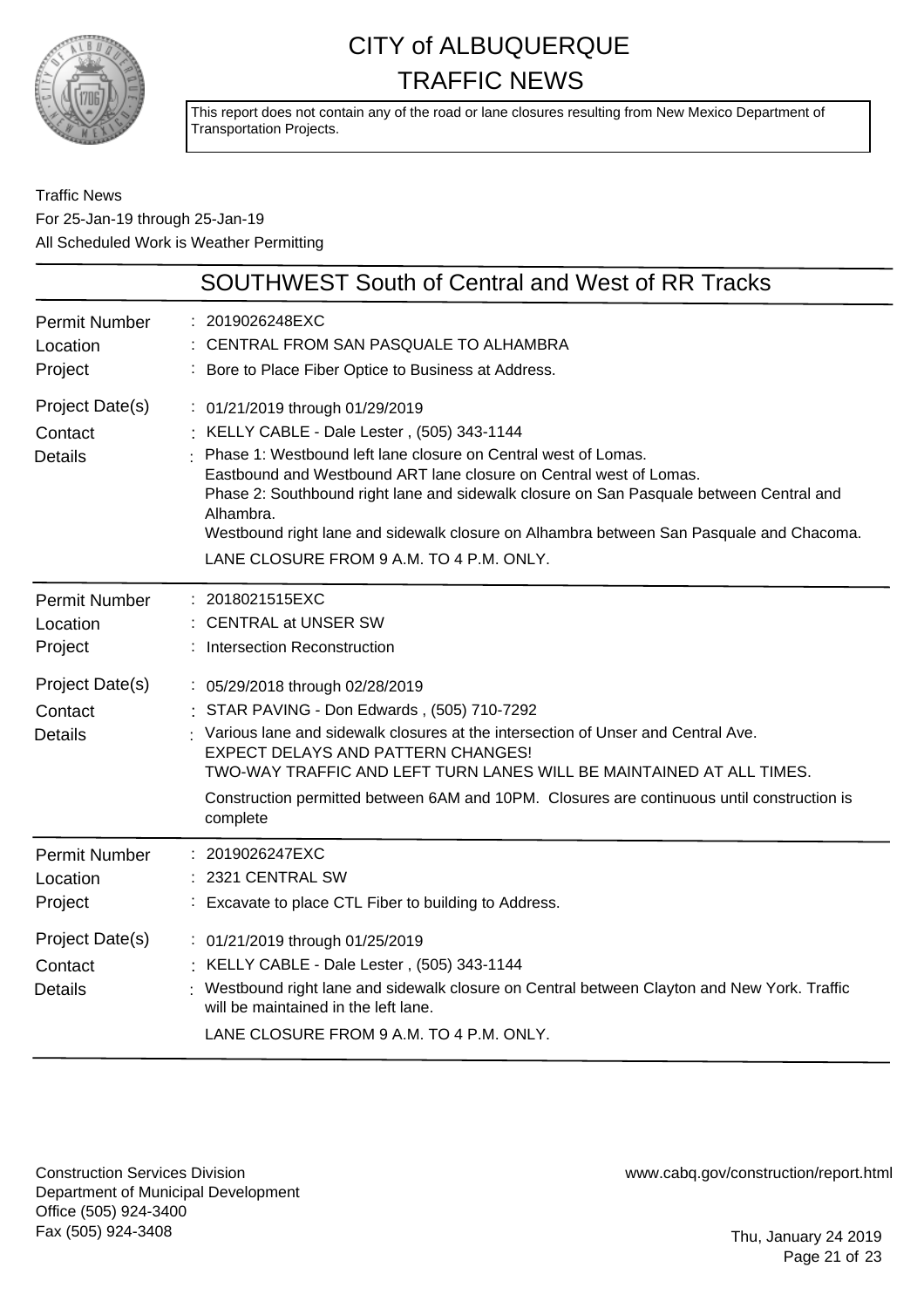

This report does not contain any of the road or lane closures resulting from New Mexico Department of Transportation Projects.

Traffic News For 25-Jan-19 through 25-Jan-19 All Scheduled Work is Weather Permitting

|                                              | <b>SOUTHWEST South of Central and West of RR Tracks</b>                                                                                                                                                                                                                                                                                 |
|----------------------------------------------|-----------------------------------------------------------------------------------------------------------------------------------------------------------------------------------------------------------------------------------------------------------------------------------------------------------------------------------------|
| Permit Number<br>Location<br>Project         | : 2018025533EXC<br>: TIJERAS From 3RD To 5TH<br>: Use Tijeras Entry to Parking Garage and Unload for demolition - Work ongoing at Civic Plaza.                                                                                                                                                                                          |
| Project Date(s)<br>Contact<br>Details        | : 12/05/2018 through 01/30/2019<br>: BRADBURY STAMM - Jordan Horger, (505) 681-5874<br>: Eastbound left lane and Parking lane closure on Tijeras between 5th St. and 3rd St. Traffic will<br>be maintained in the right lane.<br>Construction permitted between 6AM and 10PM. Closures are continuous until construction is<br>complete |
| Permit Number<br>Location<br>Project         | : 2019026240EXC<br>: 320 GOLD SW<br>: Access CTL Manholes in ROW to place Fiber Optic to address.                                                                                                                                                                                                                                       |
| Project Date(s)<br>Contact<br><b>Details</b> | : 01/25/2019 through 01/25/2019<br>: KELLY CABLE - Dale Lester, (505) 343-1144<br>: Northbound parking lane and sidewalk closure on 4th St. south of Gold.<br>LANE CLOSURE FROM 9 A.M. TO 4 P.M. ONLY.                                                                                                                                  |
| <b>Permit Number</b><br>Location<br>Project  | : 2019026015EXC<br>: LEAD From 6TH SW<br>: Remove and Replace 2 Curb Stones.                                                                                                                                                                                                                                                            |
| Project Date(s)<br>Contact<br><b>Details</b> | : 01/09/2019 through 01/25/2019<br>: GANDYDANCER LLC - Tim Bowen, (505) 259-0931<br>Eastbound parking lane closure on Lead east of 6th St.<br>Construction permitted between 6AM and 10PM. Closures are continuous until construction is<br>complete                                                                                    |

Construction Services Division Department of Municipal Development Office (505) 924-3400 Fax (505) 924-3408